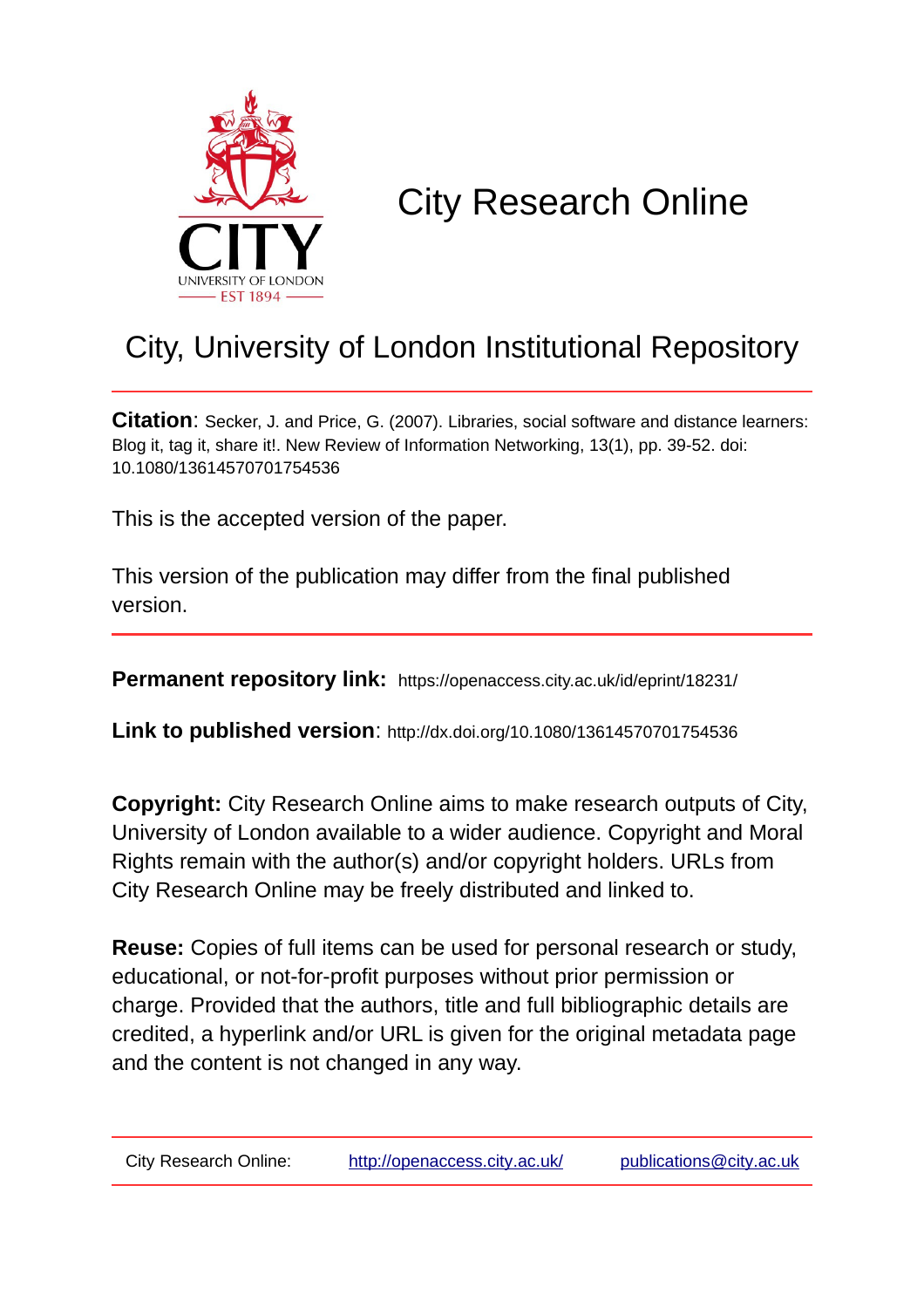## **Title: Libraries, Social Software and Distance Learners: blog it, tag it, share it! ABSTRACT**

Describes a recent project funded by the University of London to explore how social software or web 2.0 technologies can enhance the use of libraries by distance learners. LASSIE (Libraries And Social Software In Education) involves a team of librarians, learning technologists and archivists. The project first conducted an extensive literature review, which is available online. (Secker, 2007) The literature review provides an overview of key social software and explores the current implementation of these tools by libraries. It also considers the key issues in supporting distance learners' use of libraries and whether social software might provide solutions. The literature review was followed by several case studies to explore specific types of social software in practice. These included the use of social bookmarking for sharing resources, social software and online reading lists, blogging in the library community, the use of social networking sites and podcasting for information literacy support. LASSIE will be completed in December 2007 and a final report with results from the case studies and an updated literature review will be made available from the project website. One of the successes of the project has been to establish a project blog, which provides the project team with an opportunity to reflect on progress, but also to gather opinions from others in the field.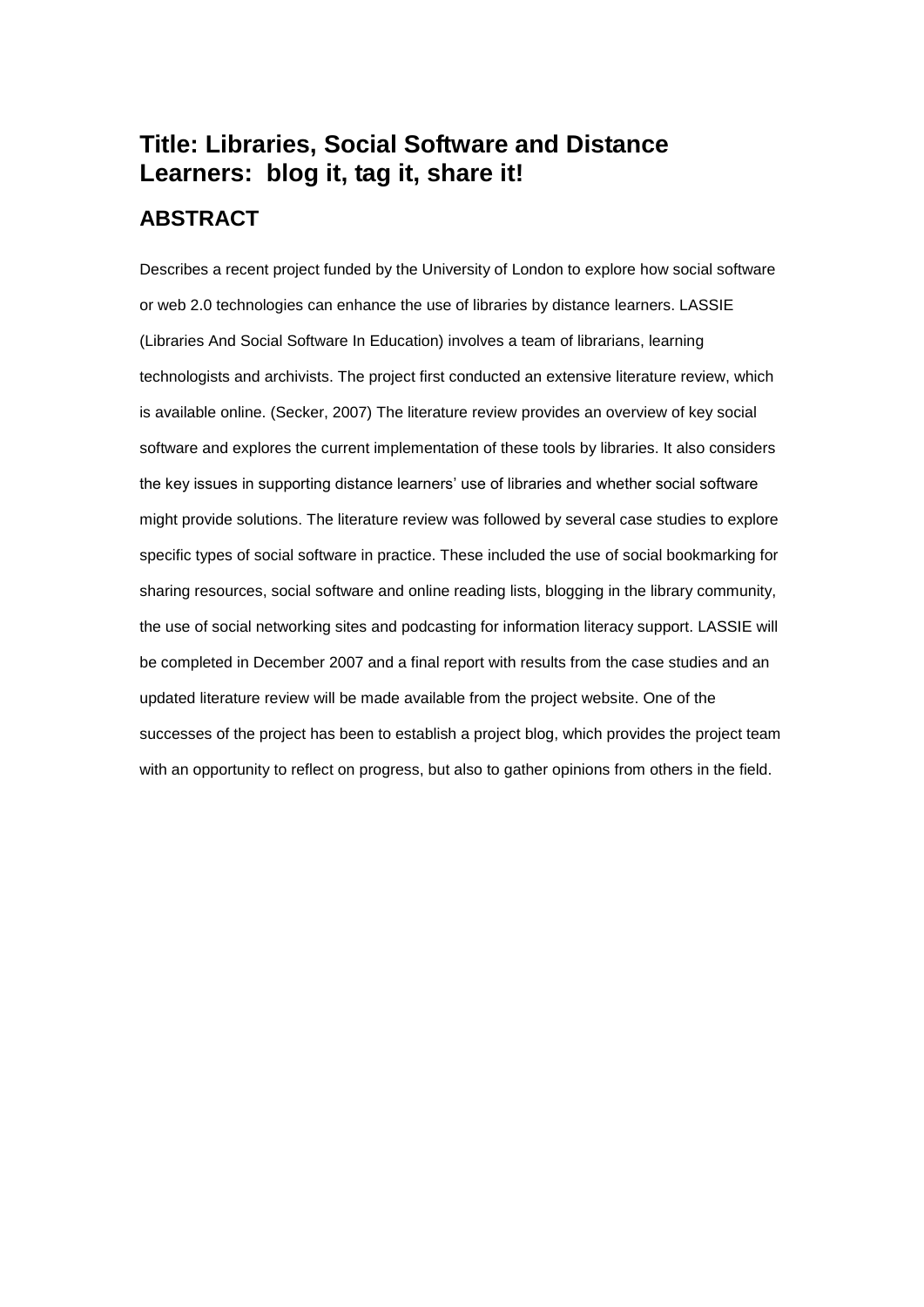### **Libraries, Social Software and Distance Learners: blog it, tag it, share it!**

Dr Jane Secker (main contact) Learning Technology Librarian, Centre for Learning Technology, London School of Economics and Political Science, Houghton Street, London WC2A 2AE

E-mail [\(j.secker@lse.ac.uk\)](mailto:j.secker@lse.ac.uk) Tel: 020 7955 6530

Gwyneth Price Student Services Librarian Institute of Education, University of London 20 Bedford Way London WC1H 0AL

[\(g.price@ioe.ac.uk\)](mailto:g.price@ioe.ac.uk)

### **INTRODUCTION**

LASSIE (Libraries and Social Software in Education) is funded by the Centre for Distance Education, University of London and is a nine month project due to complete in December 2007. The project is led by London School of Economics and Political Science (LSE) and the Institute of Education. Other partners include London School of Hygiene and Tropical Medicine, the University of London Research Library Services and the Open University Library. Colleagues at LSE represent the Library, the Centre for Learning Technology and LSE Archives.

LASSIE was a small scale project launched in March 2007 to explore how 'social software' (or web 2.0, see definitions below) might enhance the use of library services by distance learners. The project addressed concerns in the University of London that the External Programme students (who are distance learners based around the world)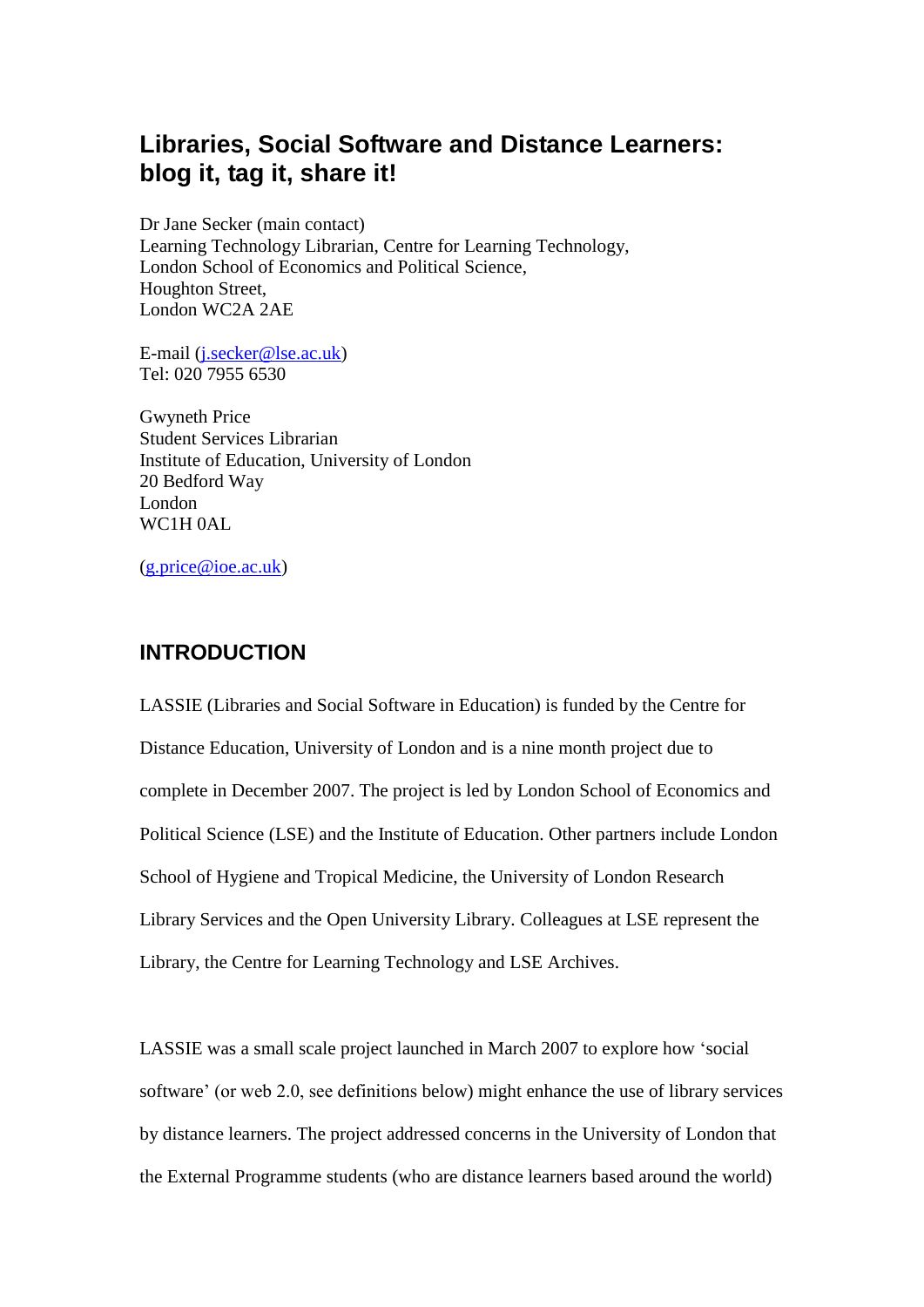don't make full use of the electronic library resources. The reasons for this were thought to be varied, including a low awareness about accessing library resources and information literacy issues. However LASSIE also provided an opportunity for a group of librarians to explore how social software is affecting libraries and their services, by gathering empirical evidence. This evidence would hopefully demonstrate which social software tools might enhance the experience of students, specifically distance learners, and those which were less valuable. In this respect the project would also provide valuable advice for the wider library community.

The LASSIE team also recognised that physical libraries have changed considerably over the last ten years, to reflect changes in the nature of education. The project was therefore keen to examine the role of libraries as a social space. The importance of collaboration, group work and communication in teaching and learning are widely recognised and libraries as key learning spaces, are being built to reflect this shift. LASSIE is therefore interested in how virtual libraries might become more social. This paper is largely based on the literature review completed in July 2007 however some indicative evidence from the case studies is also included.

#### **THE PROJECT OVERVIEW**

The research for LASSIE was initially gathered through a review of the literature focusing on three key areas:

- Libraries and social software: to provide definitions and explore key developments in this field
- Libraries and distance learners: to explore the current issues in supporting distance learners and consider how might social software address these?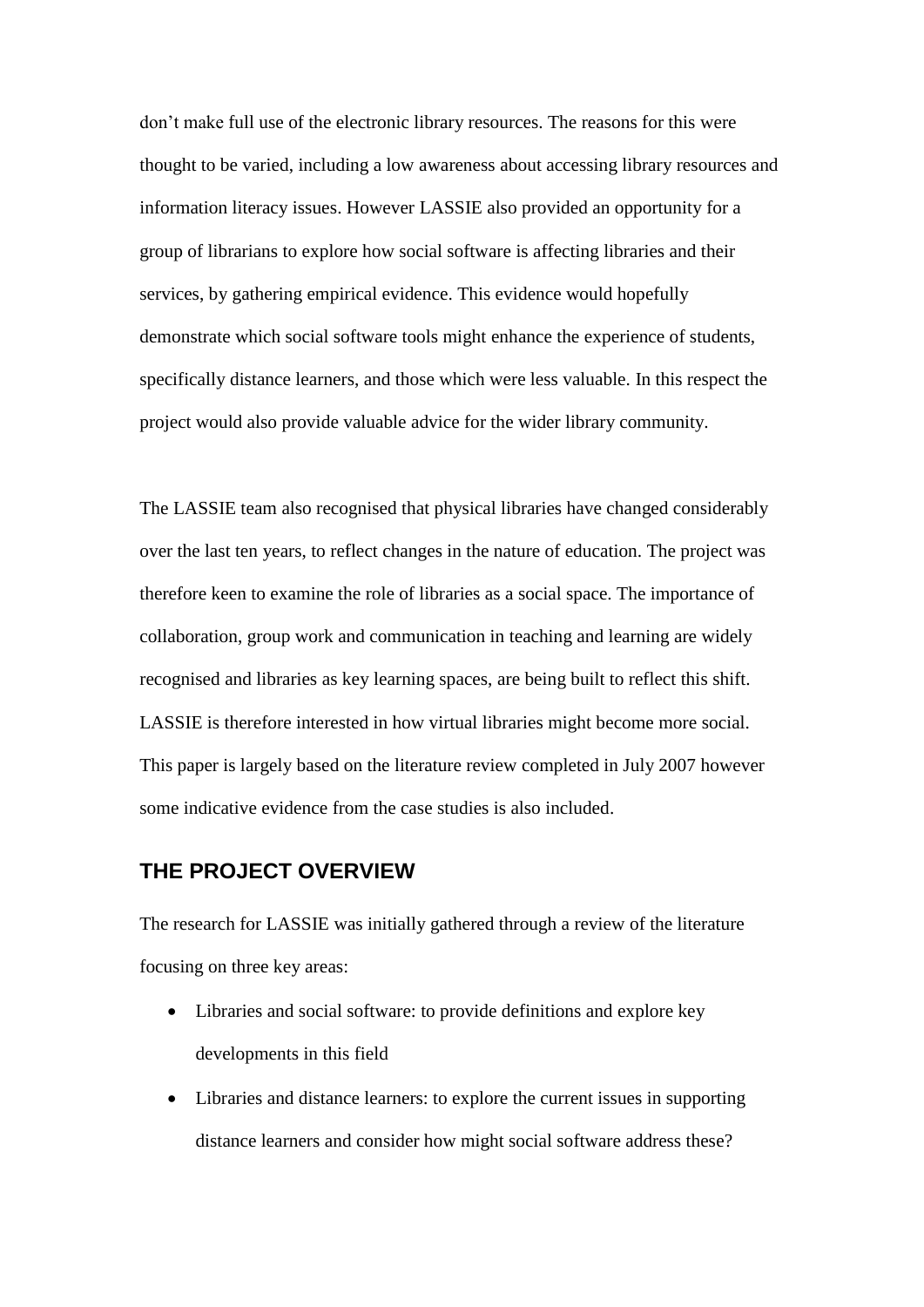Libraries as a social space: to explore how are libraries developing as a physical and virtual social space

The draft literature review report is available on the LASSIE website (Secker, 2007). However, because of the fast pace of change in this field, it will be updated in late 2007. The work was produced at a time when many UK libraries were actively exploring social software, therefore, it was hoped that its value would extend beyond the project. The review enabled the project team to identify key initiatives to date, and informed the second phase of the project: the case studies. The case studies are being undertaken from July until November 2007, and some include small scale pilot use of selected technology with distance learning students. Social software such as blogs, social bookmarking tools, podcasts and online reading lists are being used to enhance a library service. Feedback about the potential value is being collected from librarians, students, course tutors and administrators,. The case studies are briefly reported in this paper, but work is still on-going. LASSIE will produce a final report in December 2007.

#### **THE LITERATURE REVIEW**

The process of undertaking a literature review at the outset of the LASSIE project was in itself a valuable research exercise, demonstrating the challenges faced when doing research in the web 2.0 world. These challenges have been highlighted by Gilster (in Martin & Madigan, 2007) who suggested that tools such as news readers (e.g. Google Reader) and internet search engines, could be used to supplement the references found in traditional bibliographic databases. In undertaking this literature review on social software, the project team did indeed develop new research skills and use new tools,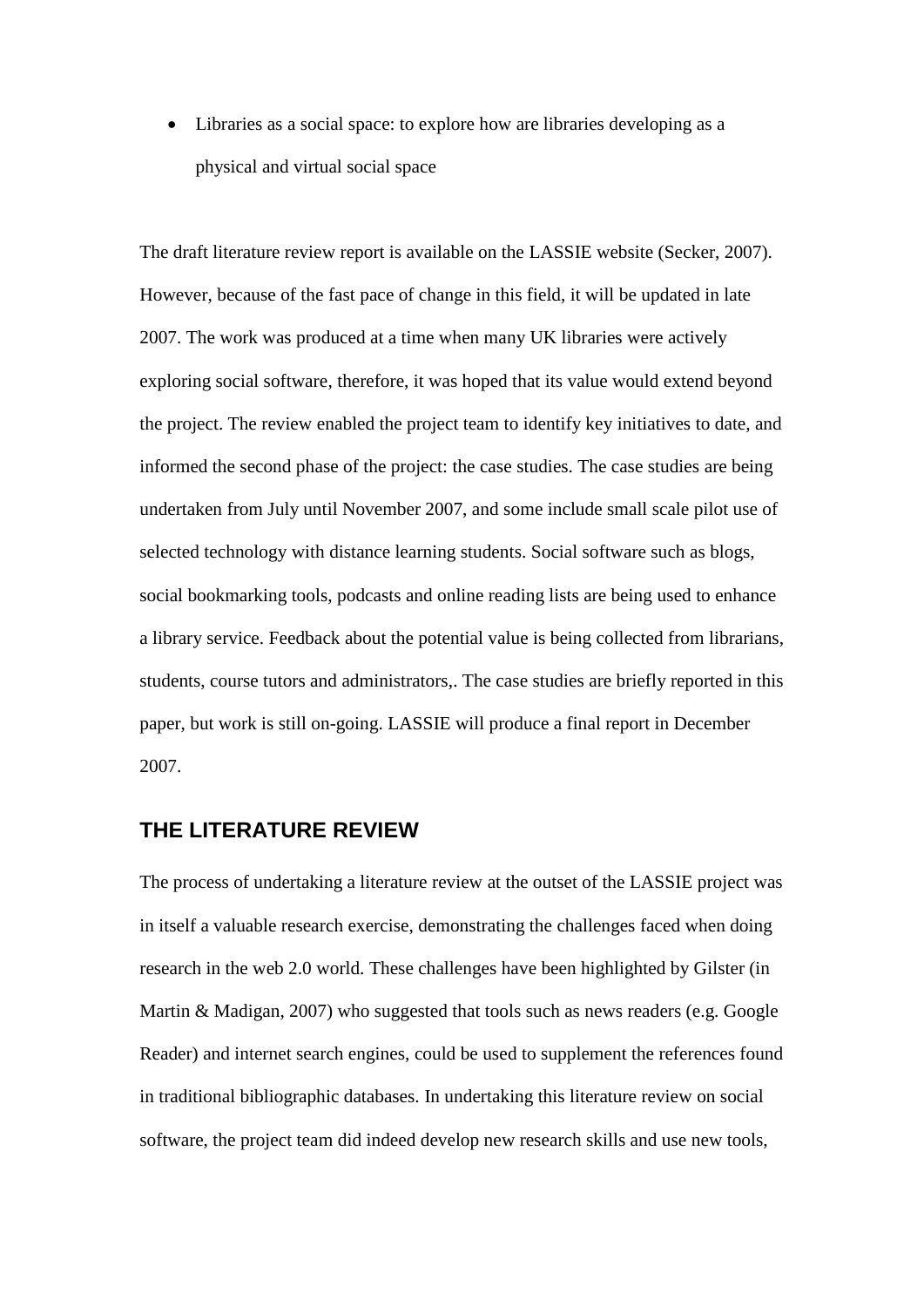specifically social software tools, to facilitate the research. For example a news reader proved an invaluable way of keeping up to date with blog postings in the field.

The literature review highlighted the fact that many libraries in the UK are currently grappling with the concept of social software or web 2.0 and exploring what has been called 'Library 2.0' and what it might mean to their services. A lot of experimentation is being undertaken, much of it by enthusiasts, as a sideline to regular activities rather than officially funded research. A key finding from the literature was that developments in the United States appear to be around 18 months ahead of other countries, although Australasia is also active in the field. In the UK, there has been a lot of publicity about social software and librarians clearly feel they should be doing something to address this development, although many are uncertain what exactly it is, and what might be effective or useful. The LASSIE literature review provides some valuable definitions of social software, of Library 2.0 and an overview of the key technologies that libraries might consider using. Feedback to date has suggested that this section of the review was particularly useful for librarians wanting an overview of this topic. Many librarians were feeling slightly overwhelmed by social software and wanted to try to update their knowledge.

#### **Definitions**

LASSIE uses the term 'social software' rather than the more abstract, and controversial phrase 'web 2.0' although we recognised these terms mean broadly the same. Providing a clear and simple definition was challenging, however it is clear that the internet has changed recently. Adding content to the web has become easier, communication and collaboration have become increasingly important and more software is now hosted remotely and accessed via the internet, rather than being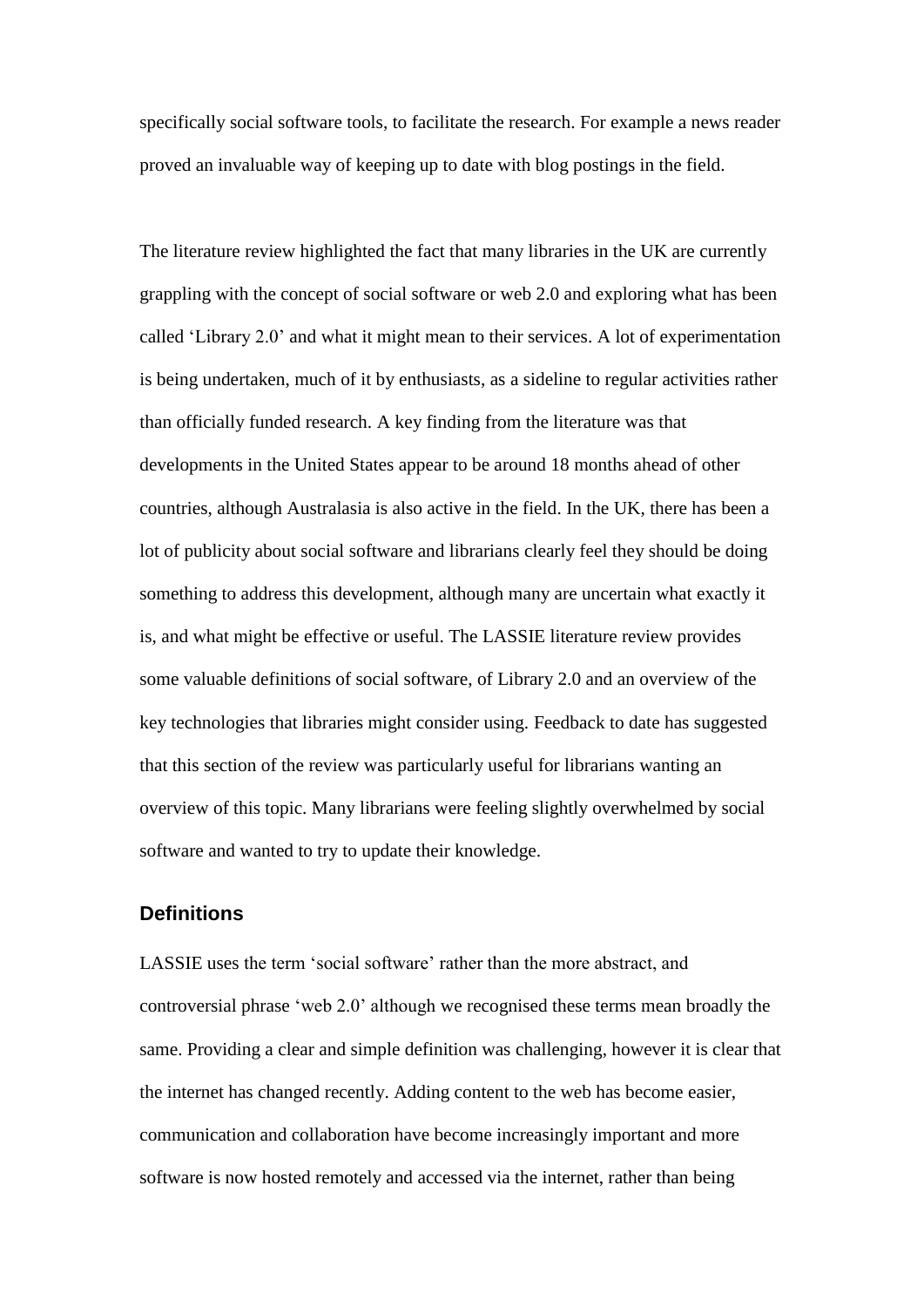installed on a desktop PC. Some overall characteristics of social software were identified as:

- The development of social networks;
- Content created by users rather than created by an organisation;
- The development of user profiles;
- The use of 'folksonomies' or tagging to attach keywords created by users, to items to aid retrieval.

#### **Key technologies**

The project felt that social software was best understood by considering some of the tools and technologies that fall into this definition. Many librarians have heard of blogs and wikis and believed this is what social software is all about. Yet by taking this narrow definition, many librarians are struggling to see how these tools might be used in their organisation. Ironically some of the most valuable social software tools, such as utilising RSS to provide information, and social bookmarking sites, are less well known. Our project also found librarians were less clear about how social networking sites could be used to support learning, although many are clearly dabbling out of curiosity. With this in mind one of the case studies, selected fairly late on in the project, is examining the use of Facebook [\(http://www.facebook.com\)](http://www.facebook.com/) by librarians and the library related applications it offers.

The literature review provides an overview of the key technologies which included:

- RSS feeds / Syndication / Atom
- Blogs
- Wikis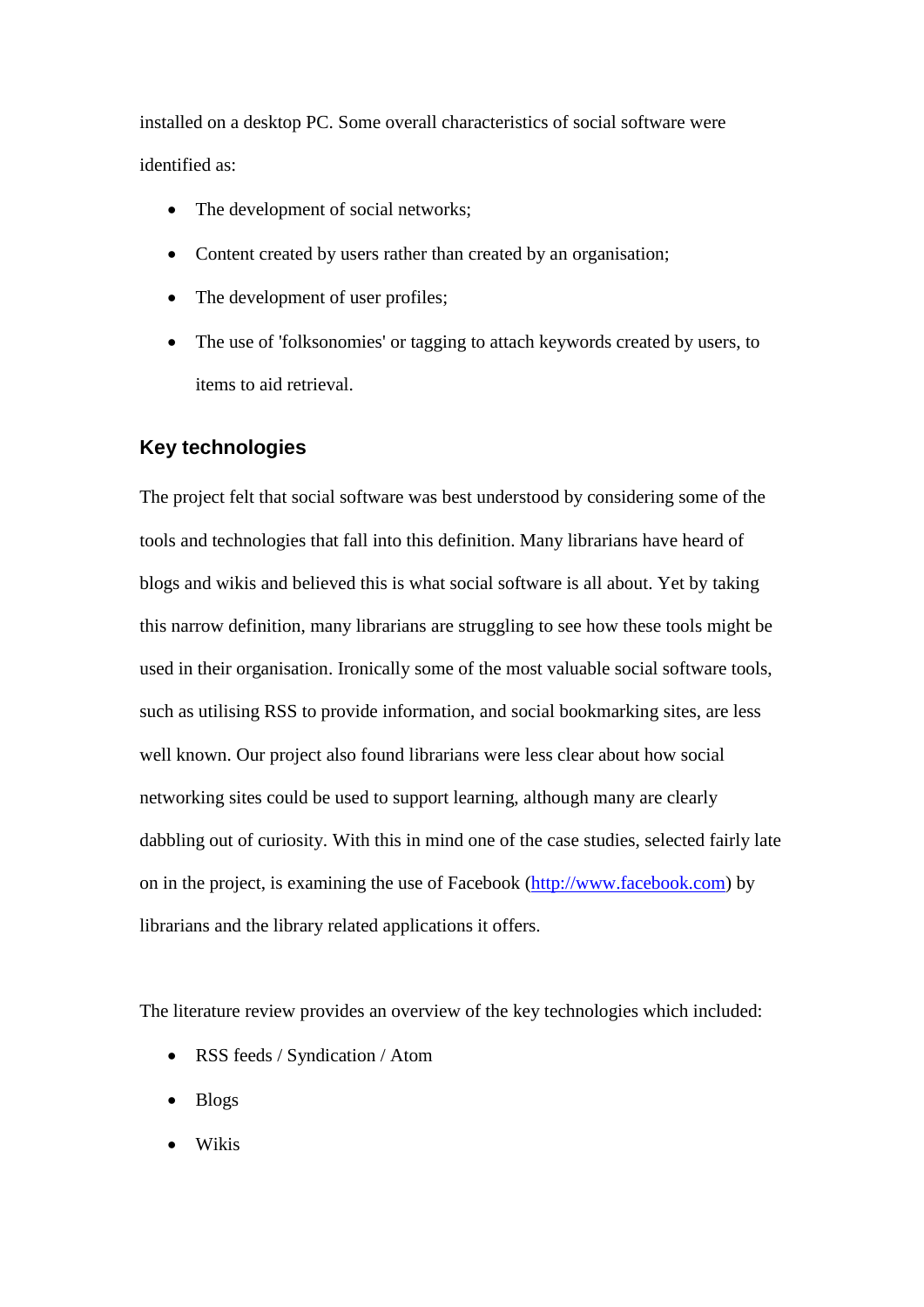- Social bookmarking and resource sharing
- Social networking sites: (MySpace, Facebook, Elgg, LinkedIn, Ning)
- Media Sharing
- Virtual Worlds
- Other social software

Further details about these tools are available in the literature review (Secker, 2007) and constraints on space mean these are not included in this paper. Nevertheless it is worth briefly mentioning a few specific tools in a bit more detail.

RSS, is not social software as such, but a way of communicating information in an XML format that news reader software (and increasingly web browsers) can understand. RSS has become an important way of using social software effectively and 'feeds' of one kind underpin many of the tools. For example, most blogs have RSS feeds, which you can subscribe to, to ensure content is pushed to you, rather than having to visit the blog. Bradley (2007) argues that RSS is fundamental to web 2.0 technologies, and while people don't need to understand it technically, RSS underpins most social software and hence is paramount.

Blogs meanwhile are probably the most popular type of social software and establishing a blog was one of the first activities the LASSIE team undertook. A case study to explore blogging in the library community was selected early on in the project, as so many library blogs now exist. Social bookmarking tools allow users to store their Internet bookmarks or Favourites remotely on a site so they can be accessed from any computer connected to the internet, rather than being stored within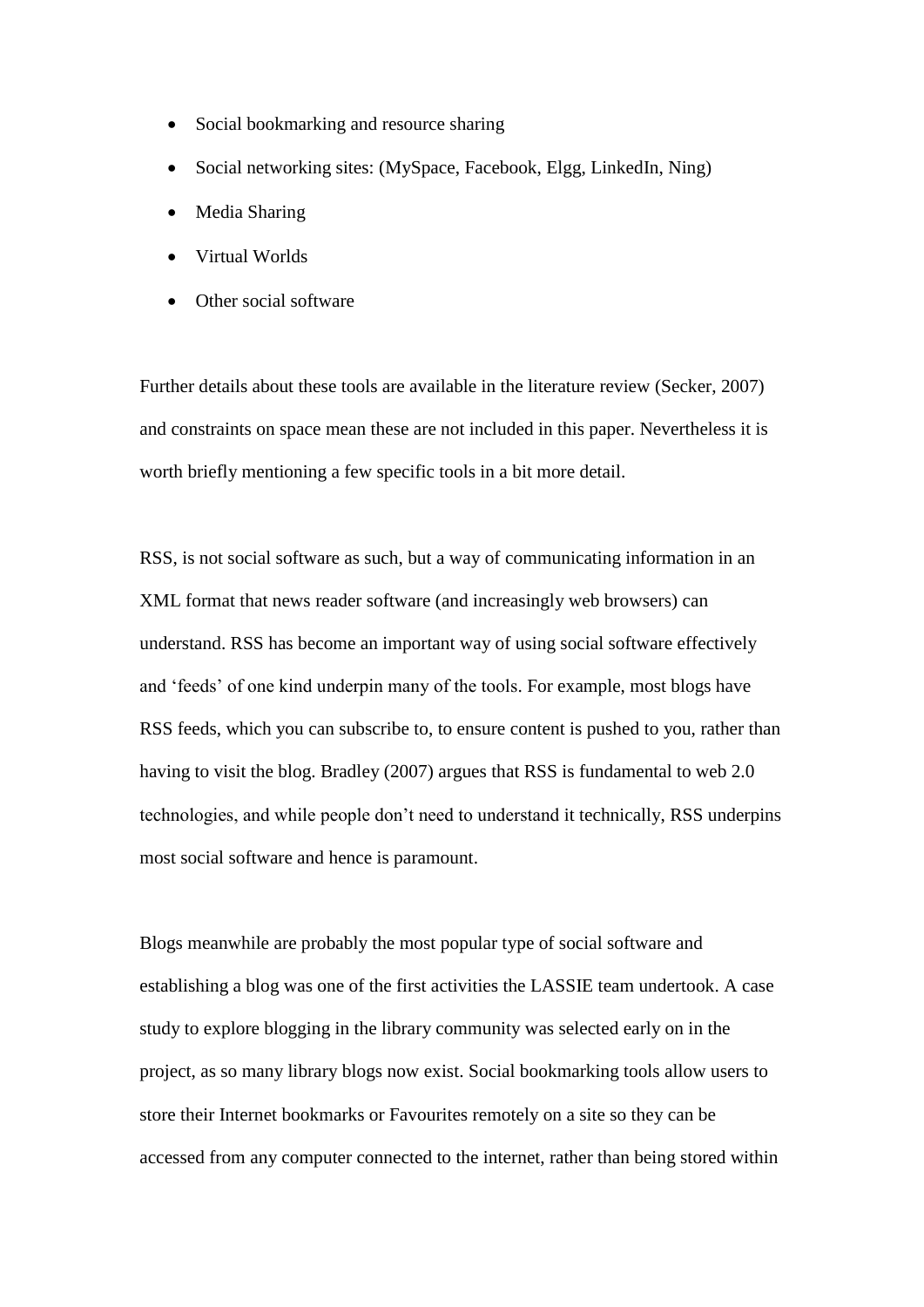a browser. Sites such as del.icio.us [\(http://del.icio.us\)](http://del.icio.us/) were particularly useful for storing and sharing any relevant websites for the purposes of the project. LASSIE set up an account which is available at: [http://del.icio.us/lse\\_lassie/](http://del.icio.us/lse_lassie/) Again a study of social bookmarking forms one of the case studies.

#### **Social software in libraries and Library 2.0**

"Library 2.0" was a phrase coined by Michael Casey in 2005. Casey sees Library 2.0 as being about "user-centred change" (Casey, 2006) and the term encapsulates the idea that we can enhance library provision using social software. Library 2.0 is a somewhat controversial term with Crawford (2006) finding 62 different views and seven distinct definitions. He argues that librarians should focus on the phenomena made possible by social software rather than the technology. The key phenomena made possible are user participation and the facilitation of conversations. Miller (2005), meanwhile argues that web 2.0 offers libraries opportunities to better meet the needs of their users and reach out beyond the walls of their institutions. Michael Habib (2006), who undertook his master's dissertation on Library 2.0 sees it as occupying the virtual space between academic (VLEs and course management systems) and social spaces (Facebook, MySpace etc.) This very much reflects his view of the physical library as being both a social and academic physical space.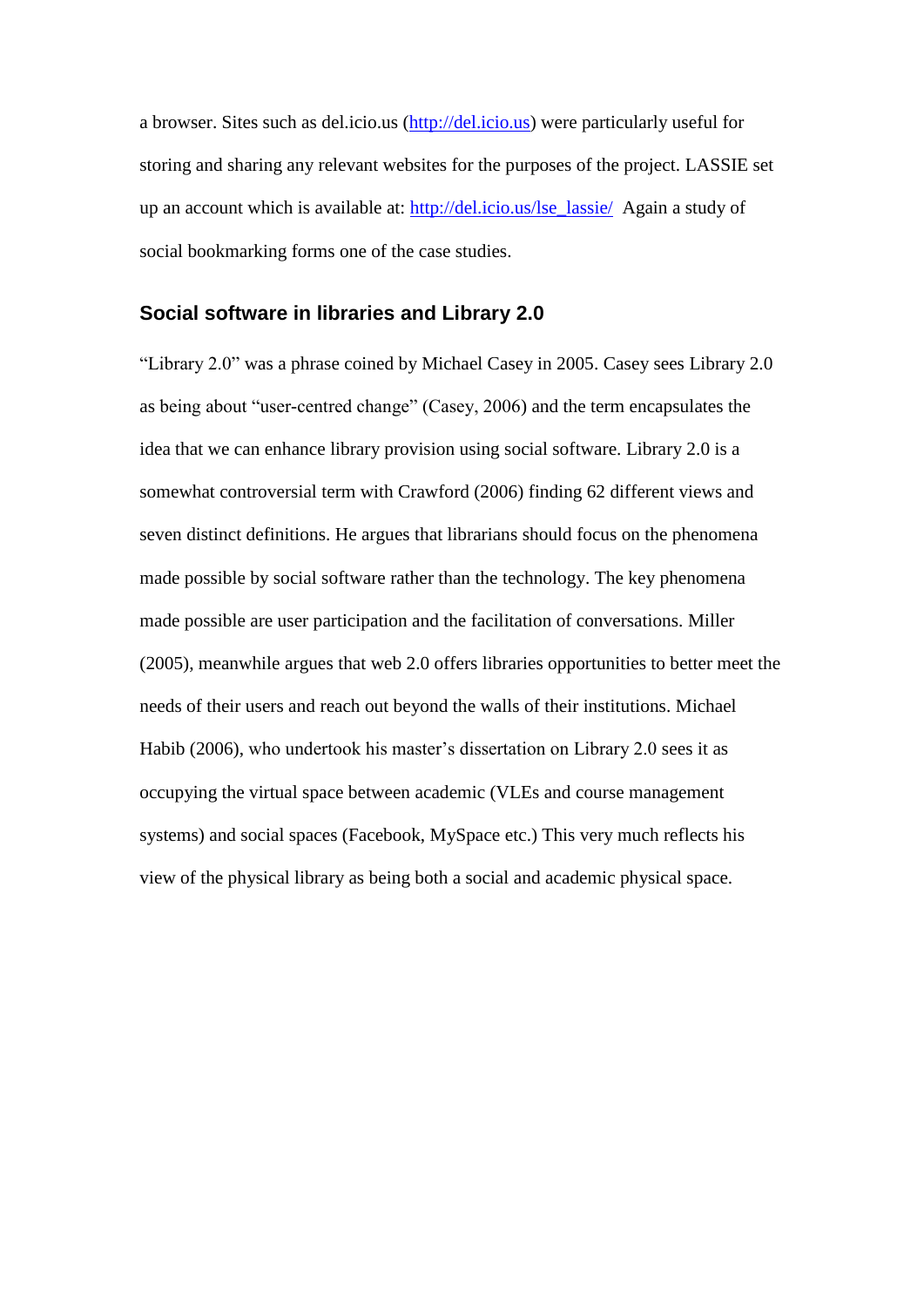

Figure 1: Library 2.0 by Michael Habib's (Licensed under Creative Commons): [http://www.flickr.com/photo\\_zoom.gne?id=222296001&size=o](http://www.flickr.com/photo_zoom.gne?id=222296001&size=o)

#### **Social software in libraries**

The project found many examples of libraries which are experimenting with social software to enhance their services. Libraries in the United States have been exploring social software for a few years now and lessons can be learnt from their early experimentation. Librarians in other countries outside the US are also starting to explore using social software, for example O'Connell (2007) who works in school libraries in Australia. Ideas are becoming more formalised in the published literature with a few useful monographs published recently, notably by Farkas (2007) who also developed an online course called 'Five weeks to a Social Library'. Bradley (2007) meanwhile provides a useful overview of web 2.0 technologies and how they can be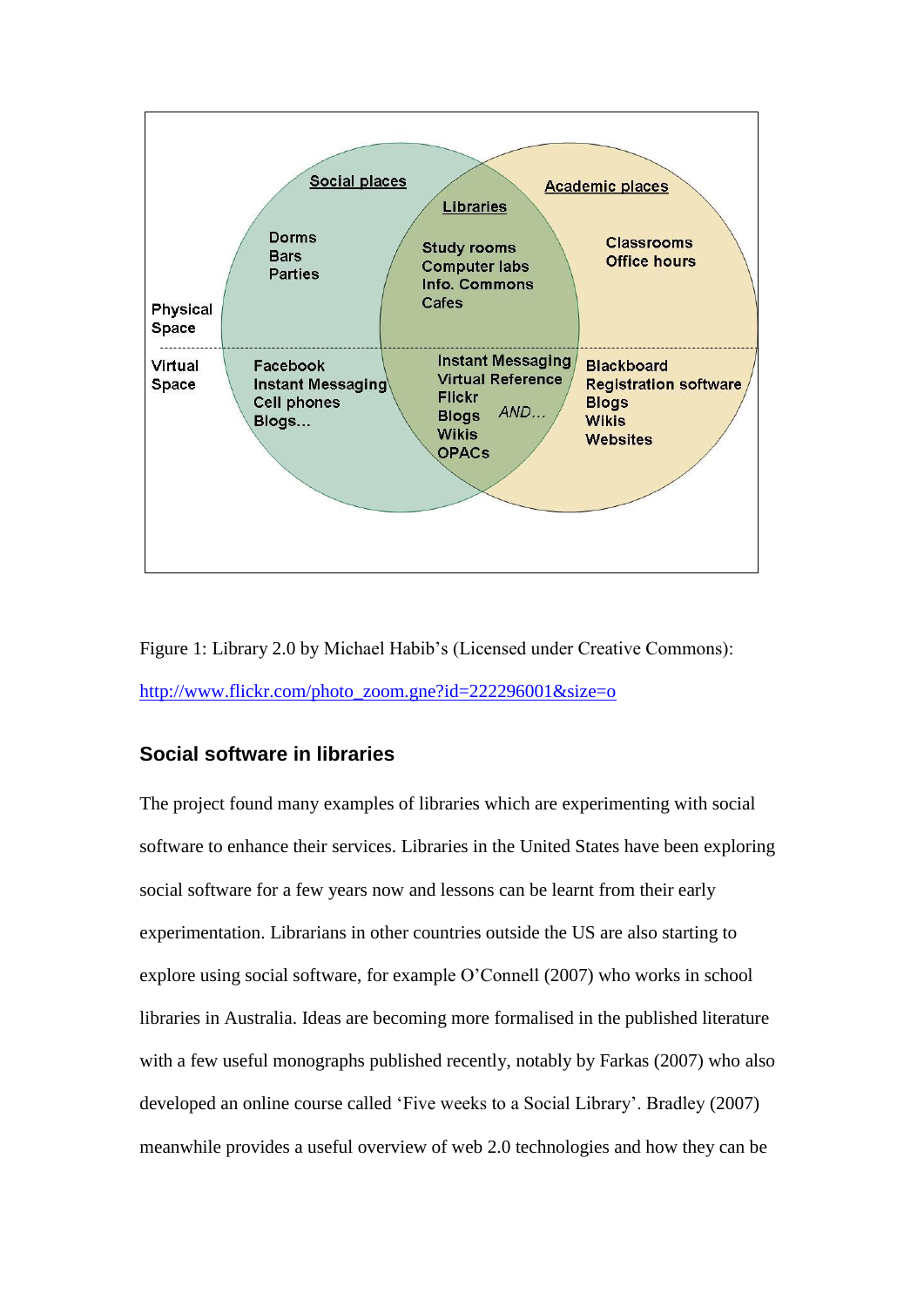used by librarians both personally, and to enhance library services. Other notable books on the subject include: Casey & Savastinuk (2007) and Sauers (2006) which looks specifically at blogs and RSS.

The LASSIE project highlighted some examples of libraries using social software. Further details are presented in the literature review. (Secker, 2007) but a few key examples are listed below.

#### *University of Pennsylvania Social Bookmarking Tool:* <http://tags.library.upenn.edu/>

PennTags is a social bookmarking tool developed by librarians at the University of Pennsylvania for locating, organizing and sharing online resources. Users can collect and maintain URLs, links to journal articles and records in the library catalogue. They can develop bibliographies and reading lists which can be shared with the community. Users download a specialised toolbar or use a something called a 'bookmarklet' which allows content to be added to PennTags.

## *User generated content in the catalogue : University of Huddersfield* <http://webcat.hud.ac.uk/>

Increasing numbers of libraries are experimenting with allowing user content to be added to the library catalogue, including users book reviews or other comments. The University of Huddersfield have used social software to enhance their catalogue, adding functions such as user reviews, ratings and pulling content from Amazon into the catalogue. They have also added features such as making recommendations based on borrower records, providing users with a link saying 'people who borrowed this book also borrowed…'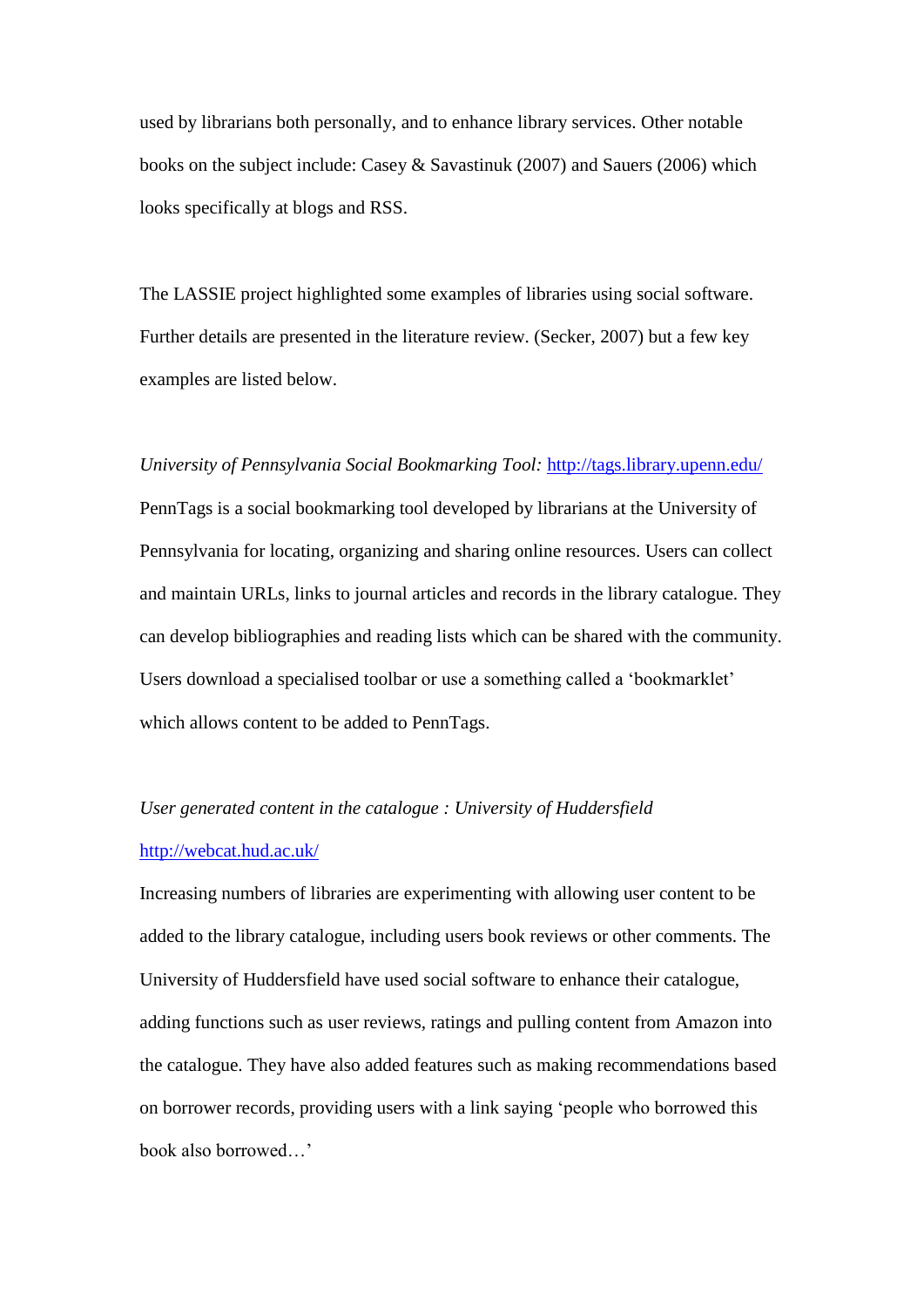#### *User generated content in the catalogue : University of Bath*

The University of Bath have recently undertaken a small scale project (Robinson and Jones, 2007) to add user generated content to their library catalogue. Rather than add this type of content to academic texts, a new collection of books was purchased for the project. Known as 'Around the World in 80+ books' it was based on suggestions from international students of books to provide a 'taster' of their home country. Comments are added to the catalogue on a wiki, rather than directly into the catalogue.

#### *RSS feeds at MIT Libraries<http://libraries.mit.edu/help/rss/barton/>*

MIT Libraries are using RSS feeds to highlight new books on the library catalogue. Select a feed according to subject interest and this can be added to any web page. This functionality could be particularly useful for adding feeds to subject web pages or directly into courses in the VLE. MIT Libraries also have a Library News feed and a feed for new theses added to their repository. They also maintain a useful link of RSS feeds for research which includes information about which publishers offer RSS feeds:<http://libraries.mit.edu/help/rss/feeds.html>

#### *Librarian and Library Blogs*

The project found that librarians are often keen bloggers and there are several personal blogs listed below which consider social software and libraries:

Information Wants to be Free:<http://meredith.wolfwater.com/wordpress/index.php> The Shifted Librarian<http://www.theshiftedlibrarian.com/>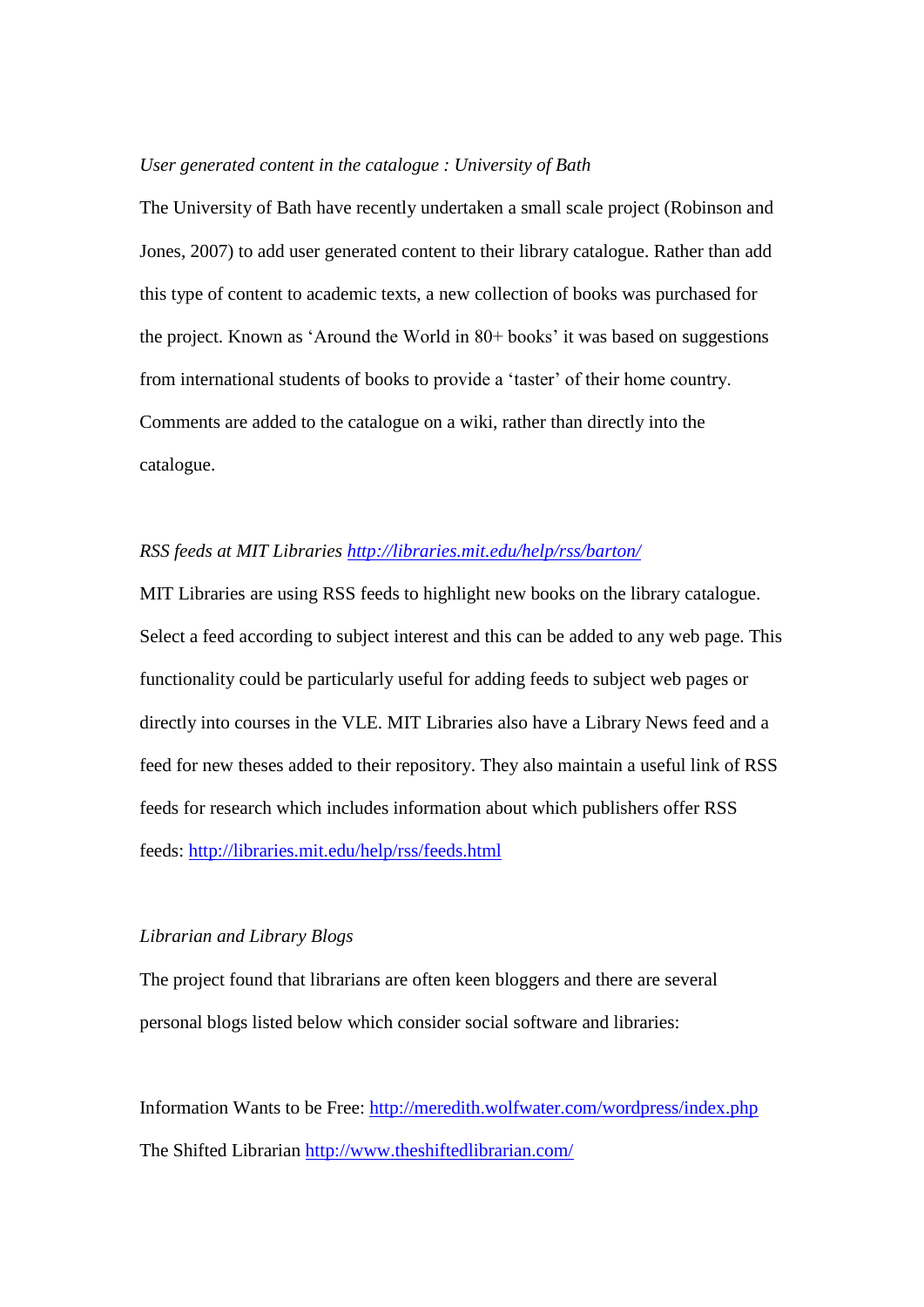Phil Bradley's Web 2.0 blog [http://philbradley.typepad.com/i\\_want\\_to/](http://philbradley.typepad.com/i_want_to/)  Are you 2.0 Yet?<http://briangray.alablog.org/blog> Library Crunch<http://www.librarycrunch.com/>

Libraries in the US are also using organisational blogs for posting library news and some examples include:

Madison-Jefferson County Public library:<http://mjcpl.org/> Ohio University Library Business Blog <http://www.library.ohiou.edu/subjects/businessblog/> Kansas State University library blogs<http://ksulib.typepad.com/> University of Bath Library Subject Blogs <http://www.bath.ac.uk/library/subjects/blogs.html>

#### *Library Success Wiki [http://www.libsuccess.org/index.php?title=Main\\_Page](http://www.libsuccess.org/index.php?title=Main_Page)*

This wiki was developed by Meredith Farkas, who is the Distance Learning Librarian at Vermont. The wiki is a best practice tool, which was created to be a one-stop shop for ideas and information for all types of librarians.

#### *Libraries and Social Networking*

Talis the library management supplier have funded Cybrary, which is their headquarters in Second Life and anecdotal evidence suggests that several libraries are experimenting with offering services in Second Life. A valuable report on Second Life developments in the UK further and higher education sector was published in July 2007 (Kirriemuir, 2007).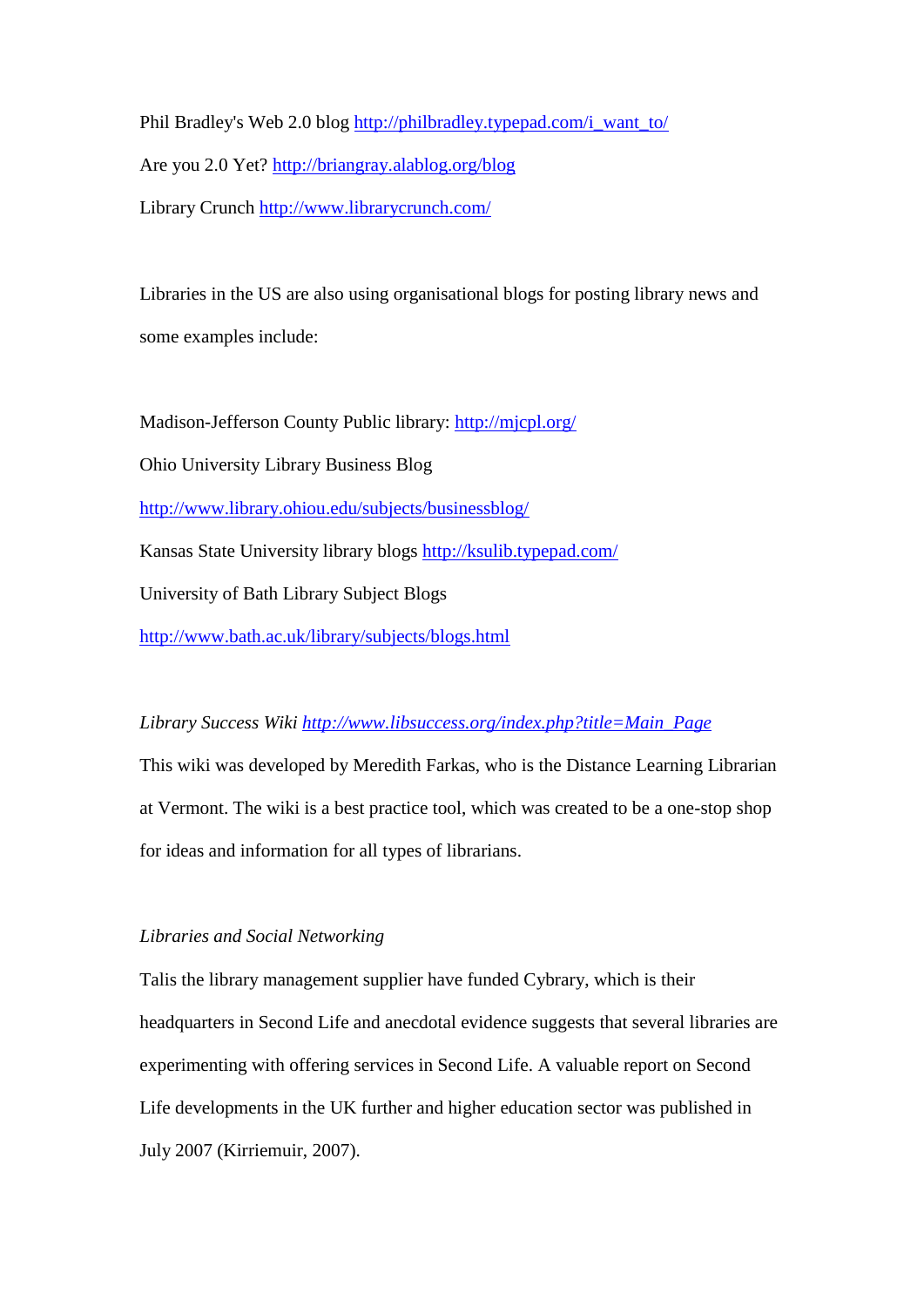Some libraries have also set up MySpace accounts, however social networking sites have had varying attitudes towards whether they officially allow this use . For example see Brooklyn College Library which has over 3000 'friends' and is using MySpace to publicise library activities:

[http://www.myspace.com/brooklyncollegelibrary.](http://www.myspace.com/brooklyncollegelibrary)

Groups for librarians are flourishing in several social networking sites. Facebook has several groups for librarians, such as the Library 2.0 Interest Group which also maintains a website: and the group 'Librarians and Facebook' which has over 1000 members). Facebook also has a number of library related applications that can be added to a personal profile to allow users to share reading lists, social bookmarks and other resources they are interested in. The social networking site Ning has a useful Library 2.0 group (see: [http://library20.ning.com/\)](http://library20.ning.com/).

#### **Supporting the distance learner in the library**

The second part of the literature review provided an overview of current issues for libraries supporting distance learners. One notable finding is the lack of targeted library services for distance learners in the UK, in contrast to library services in Canada, Australia and the United States. The Open University is the clear exception in the UK and is leading the way with developments to support its students. However, CILIP (Chartered Institute of Library and Information Professionals), the UK's professional body for librarians does not have a distance learning librarians group. Despite the growth in distance education in the UK, very few academic institutions have a Distance Learning Librarian post, whereas in the US and Canada this is fairly common.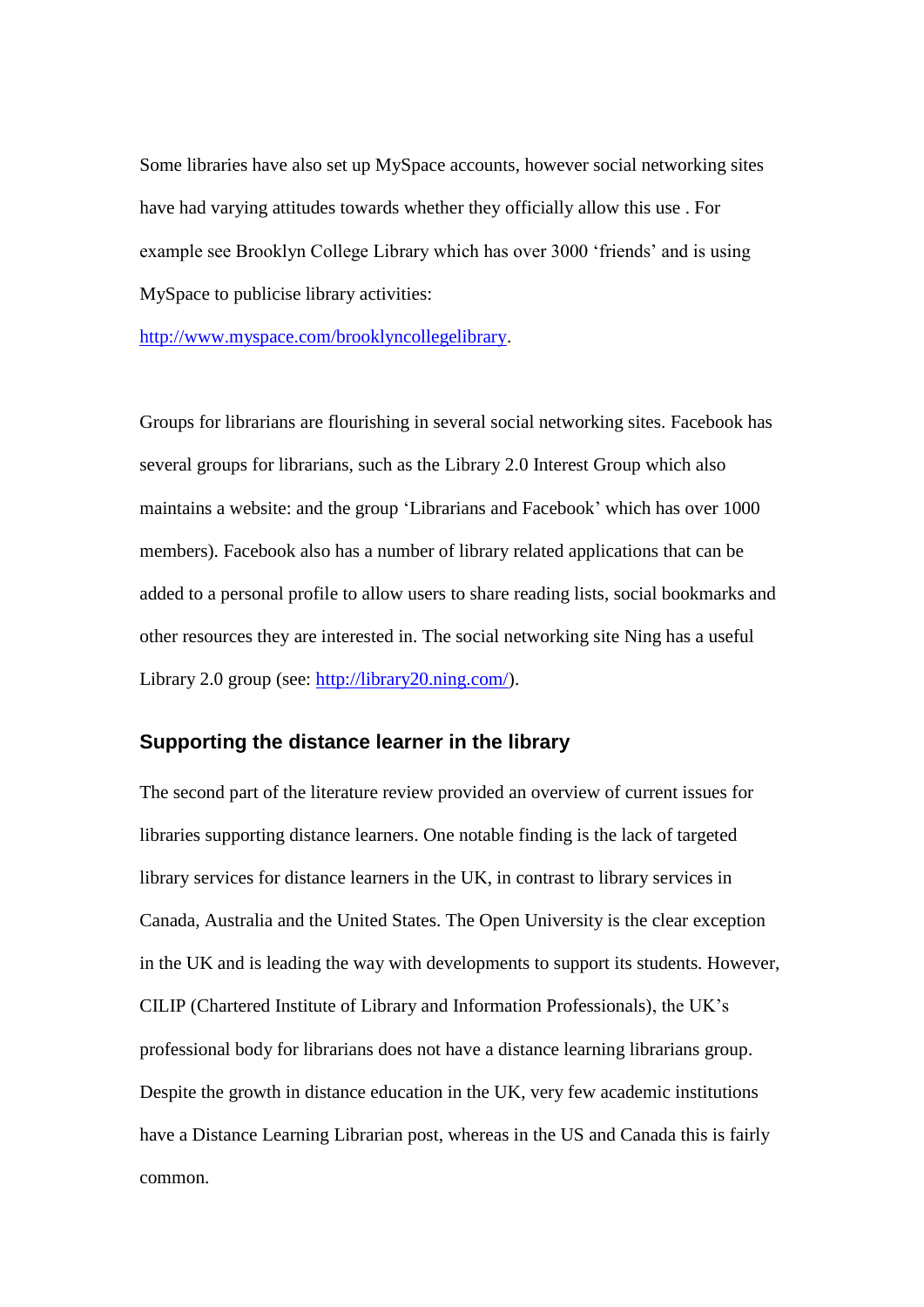A plausible explanation for this apparent lack of support seems to be the convergence of library support for distance learners with support for e-learning and off-campus users more generally. The number of distance learners in UK higher education has increased significantly recently. However, distance learners in UK higher education institutions have benefited from the provision of off-campus access to library resources. Similarly librarians in many UK institutions are increasingly making resources available from the virtual learning environment and not expecting their oncampus students to visit the library as frequently.

It is clear that in the US and Canada, where support for distance learners is most developed, information literacy and providing training and support for users is a key issue. The literature review provided a useful overview of the University of London's External Programme, which while long established, has historically provided little library support for students. Library provision still varies depending on the course, but increasingly services are being centralised through the University of London Research Library Services. The Library is however still grappling with ensuring distance learners know about the resources available and can get access to them at a more basic level. The literature review concluded that social software tools that improve access to library resources, focus on developing information literacy skills and allow students to interact with each other to motivate them in their studies, could all be of enormous benefit to improving learning.

#### **Libraries as a social space**

Section three of the literature review looked primarily at the literature considering changes to physical library buildings. This work suggests that libraries increasingly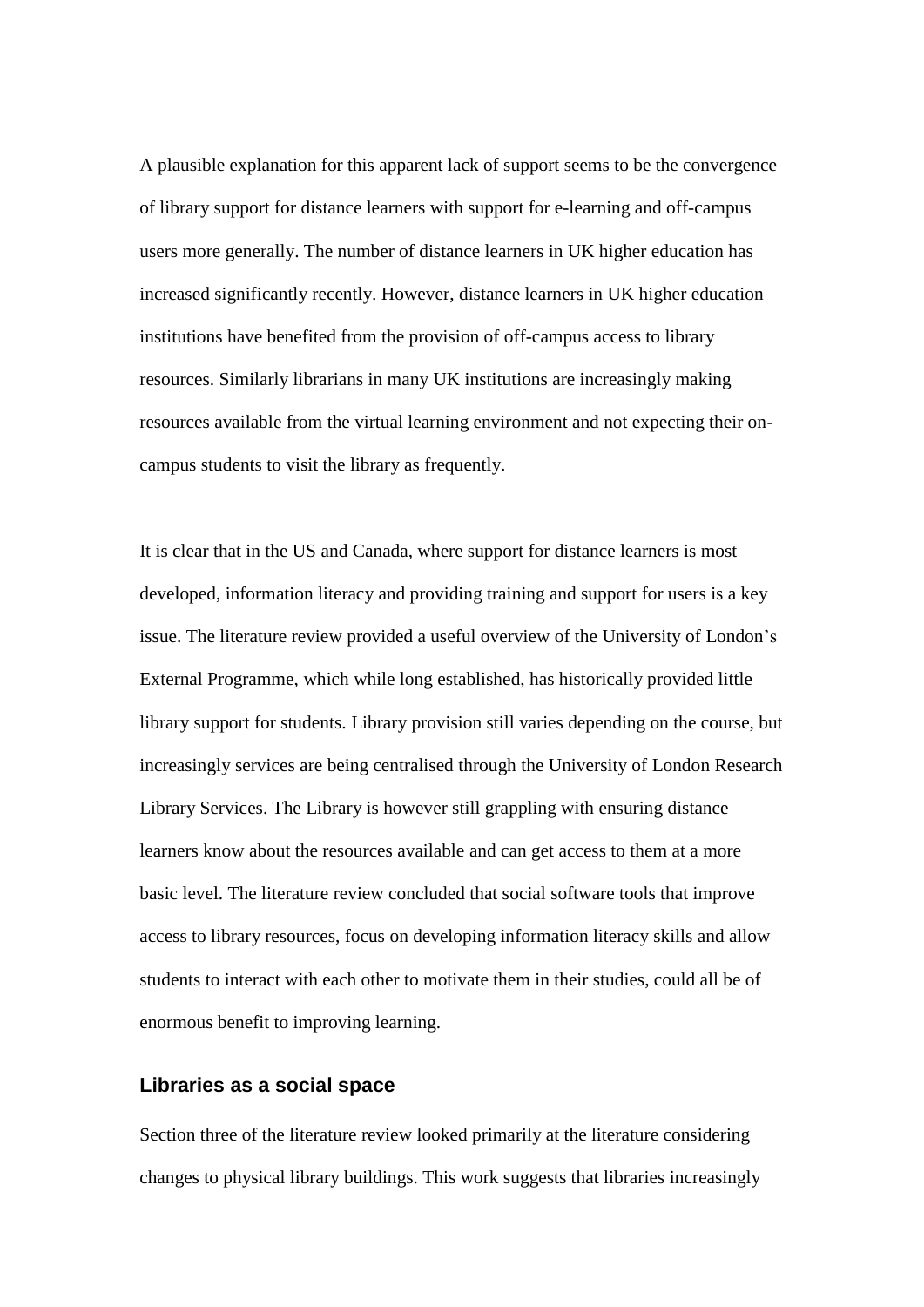serve an important role as a social space, reflecting the changing nature of teaching, where group work and social interaction is more important. The building of new learning spaces known as 'Information Commons' in the US, Canada and Australasia was an important development. However two related ideas about library space were also evident in the literature: "The Library As Place" and the library as the "third place". Librarians sometimes call the library a "third place," a reference to Oldenburg's book The Great Good Place. Oldenburg (1999), a sociologist lamented the disappearance of good public places, arguing that society desperately needs third places - that are neither home nor work. These spaces allow people from different parts of a community to come together and engage with one another. Many public libraries in the US and more recently in the UK, are recognising that they play an important role as a 'third place'. The funding to put in place the IT infrastructure in UK public libraries (The People's Network) means that all public libraries have internet access. Many are also extending their opening hours, providing drinking and eating facilities and trying to shake off their image of being simply places of books.

Libraries also form a social space by bringing together learners from different parts of an institution and LASSIE was partly inspired by an observation from one of our team at the enquiry desk. A student having problems with library passwords was waiting at the desk one day and encountered another student carrying a stack of books. Noticing the books were on a similar topic to her own interests, they struck up a conversation. They subsequently left the enquiry desk together realising, that while on different courses, they were interested in broadly the same topic. Social software book sharing tools such as LibraryThing [\(http://www.librarything.com\)](http://www.librarything.com/) allow these connections to be made far more easily. However whether students want to visit a virtual library for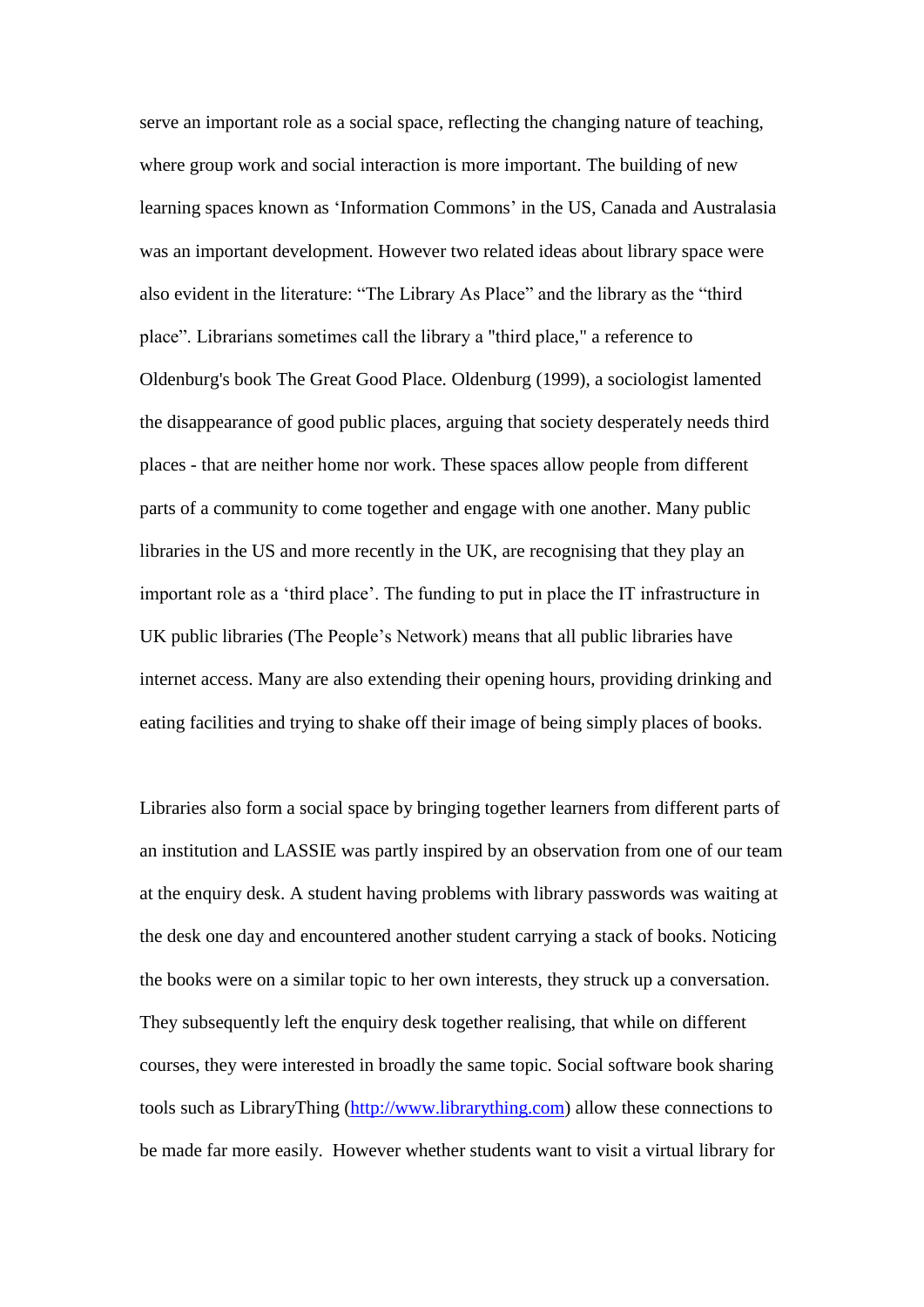social interactions is unclear. For example, evidence suggests that students want virtual social spaces to be purely social, rather than having input from faculty or library staff. Recent media reports in the UK suggested students were alarmed to find academic staff on Facebook. Some librarians also find adding personal details to a user profile that colleagues might read difficult. The case study on Facebook should provide further evidence in this area but the literature to date is unclear about whether libraries can and should provide a virtual social space.

#### **THE CASE STUDIES**

As mentioned previously, this project is undertaking a number of small case studies, which allow the team to experiment using different types of social software and gain feedback on their value to distance learners. Case studies were chosen to explore particular tools and the issues they present not just students, but librarians, tutors and administrators. Five case studies are currently being undertaken which include:

- the use social bookmarking for sharing resources
- social software and online reading lists
- blogging in the library community
- $\bullet$  the use of social networking sites
- podcasting for information literacy support.

The LASSIE team have also used social software tools from the outset of the project to share resources and information. So for example a project blog was established in March 2007, and this is used by the principal researcher to keep the team and the wider community informed of developments. It is also a valuable way of documenting progress - the entries are dated, feedback is received from blog readers through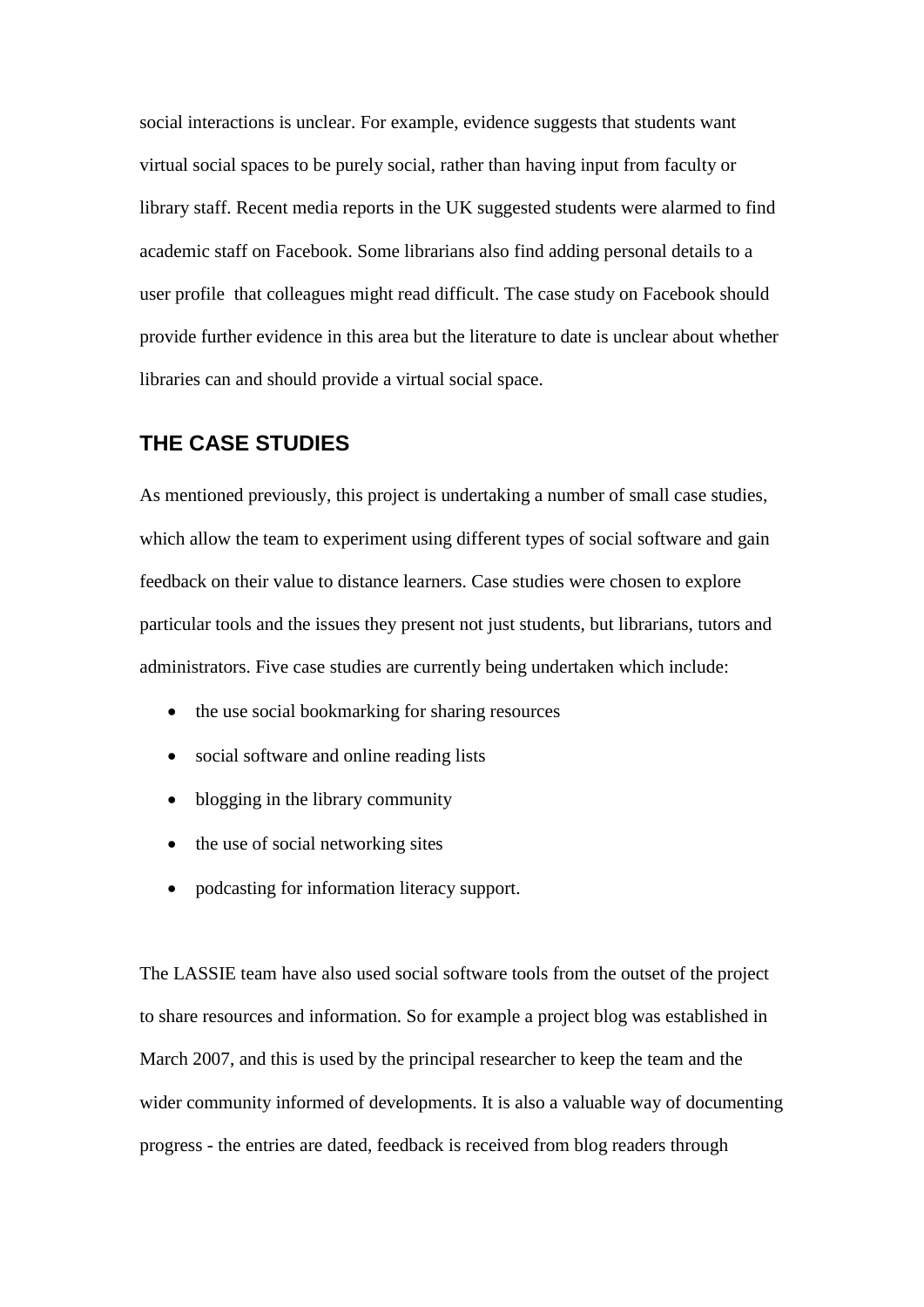comments and writing the blog provides an opportunity for reflection. As mentioned previously, the team are also using social bookmarking to share resources which is a valuable way of collecting internet resources and allows team members to be alerted to relevant resources that others find. Social networking sites have provided useful contacts for LASSIE, specifically the site Ning which has a Library 2.0 group, but also Facebook and LinkedIn. Finally, a news reader to monitor blogs and news sources by subscribing to RSS feeds has been invaluable. Many of the new tools and publications have been picked up through subscriptions to blogs, rather than having to search the web. Google Alerts were also used with limited success to trawl the web for recent information on distance learning and Web 2.0.

#### **Social software and reading lists**

The first case study involving distance learning students considers how social software could be used to present reading lists to students, as an alternative to more traditional paper based or commercial online reading list systems. The researcher has some experience of using an online reading list management system, so a comparison can be made.

Reading lists were set up using four tools, including:

- the reference management tool called CiteULike [\(http://www.citeulike.org\)](http://www.citeulike.org/)
- H20 Playlist which was developed for managing reading lists [\(http://h2obeta.law.harvard.edu/\)](http://h2obeta.law.harvard.edu/)
- Library Thing which allows users to catalogue their books and share lists with other users [\(http://wwwlibrarything.com\)](http://wwwlibrarything.com/)
- Bibsonomy which is a social bookmarking and reference management tool [\(http://www.bibsonomy.org/\)](http://www.bibsonomy.org/).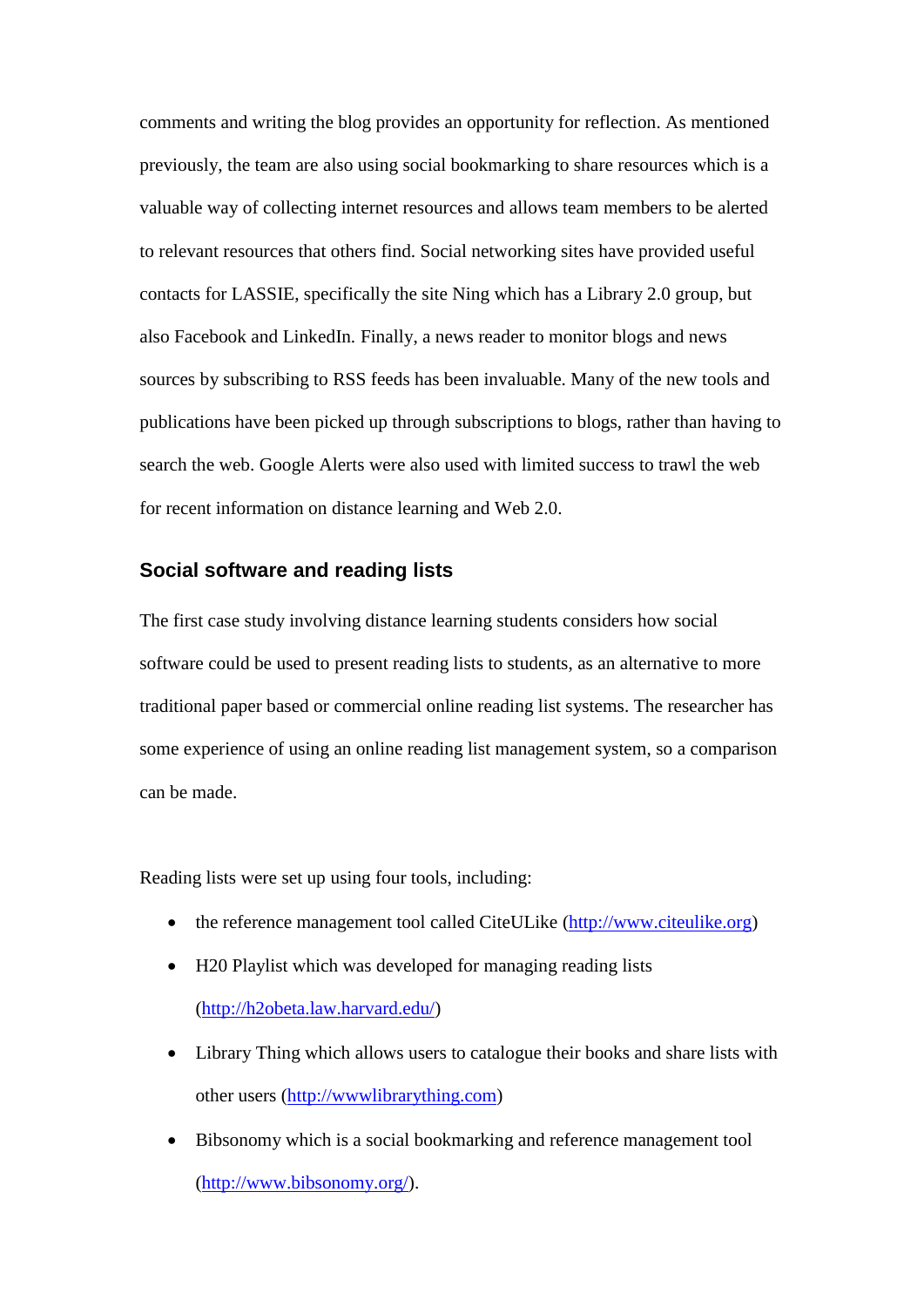The case study is comparing these four systems by adding the same reading list to each system and evaluating the process from the perspective of the list creator. CiteULike is intended as a personal reference manager, but lists can be shared with other users. The reading list was constructed by pulling references from Amazon onto the list. Managing journal references with CiteULike generally seemed easier than book references as it was sometimes problematic finding the correct edition of a book. In fact this problem seemed to be inherent in all four systems. Ideally a librarian might also prefer to pull book records from a library catalogue rather than from Amazon. One of the main drawbacks with CiteULike was the entire list could not be annotated (although individual items on the list could be). It also did not seem possible to put items on the list in a particular order. For an example see, the course reading list at : <http://www.citeulike.org/user/seckerj/tag/60introinfsys>

Meanwhile, H20 Playlists was developed by Harvard Law School for managing reading lists. Initial impressions suggested that this tool is less easy to use than CiteULike, in terms of adding books or articles. Items needed to be added manually, rather than being able to pull records from Amazon or other catalogues. This slows down the process of creating a reading list. However the software has features such as the ability to add annotations and notes for students. It is also possible to add headings to the list and re-order the list. In contrast adding books to LibraryThing was very easy and a search of Amazon or any library catalogue could be undertaken to retrieve bibliographic data. Books could be rated to indicate their importance, and then reordered according to this rating. However it did not appear possible to annotate the list and it is clear this system is not intended to manage reading lists. Early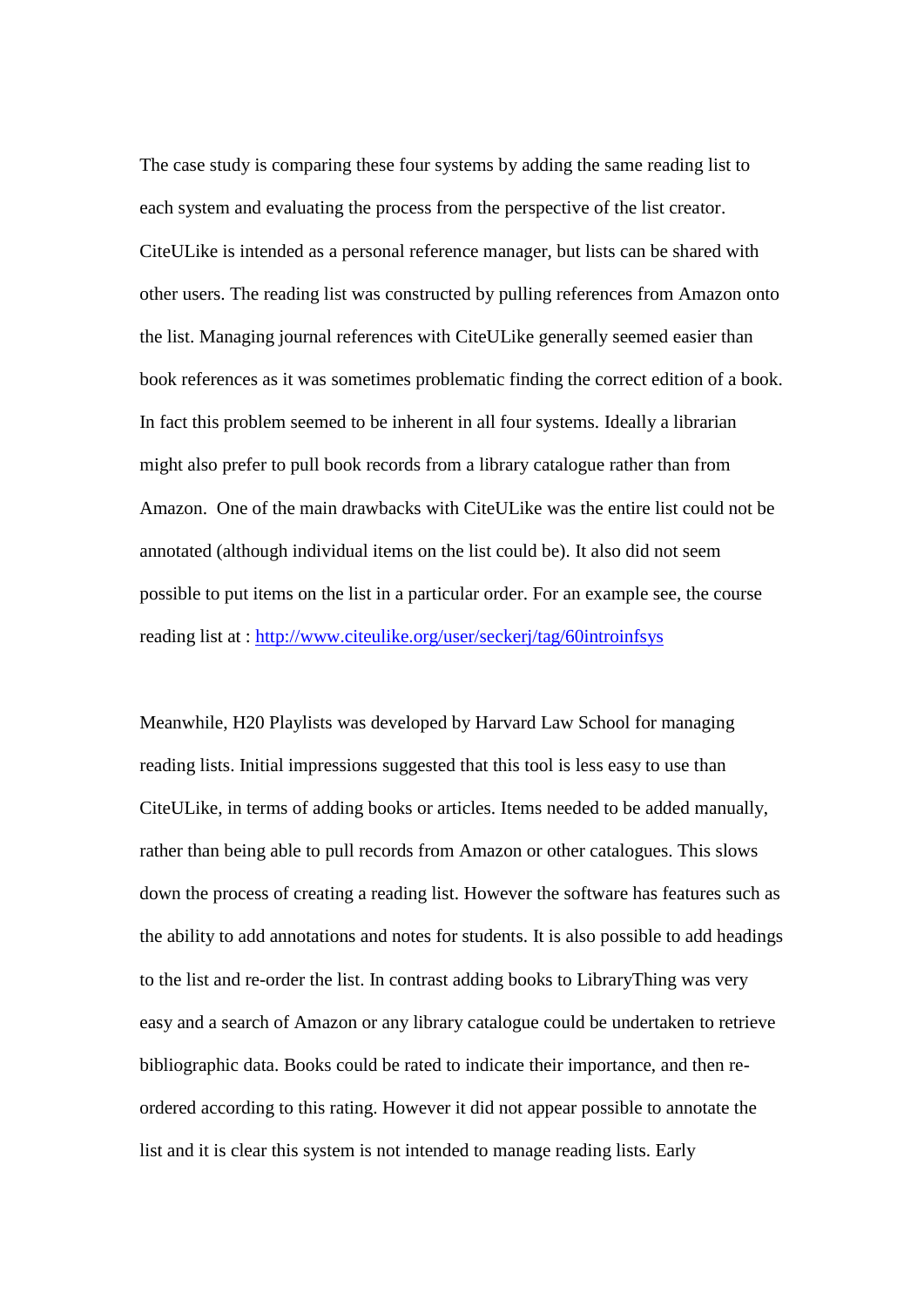exploration of Bibsomony reveals this is both a social bookmarking site and a reference manager. A tool to 'bookmark' internet resources or useful books and journals, which scrapes some of the bibliographic data from the page seemed useful. As this work is still ongoing at the time of writing, more details about this case study, including an evaluation of all four systems, will be available in the LASSIE final report.

#### **Social bookmarking / resource sharing**

The second case study is exploring social bookmarking as a way of creating a subject guide of internet resources for students. Experiments are currently underway to create a list of resources for distance learners on a distance learning course at LSE. The students are based around the world, visiting LSE briefly but then having remote access to library resources. In the past a traditional library guide has been made available from the virtual learning environment as a word document. An online list of resources has been created using the social bookmarking site del.icio.us [\(http://del.icio.us\)](http://del.icio.us/) and students will be given access to this. Feedback will be gathered from students where possible, however one of the main challenges to date has been adding library resources to this type of list. Many library systems, such as LSE's Electronic Library, do not allow deep linking to resources, therefore the key databases could not be added to del.icio.us. Access to library databases is often set up so that students enter the site from the link in the Electronic Library, therefore the number of resources that could be added to the list was limited.

#### **Podcasting and information literacy**

The literature review suggested that information literacy and students' familiarity with library resources and how to use them effectively and ethically, is one of the key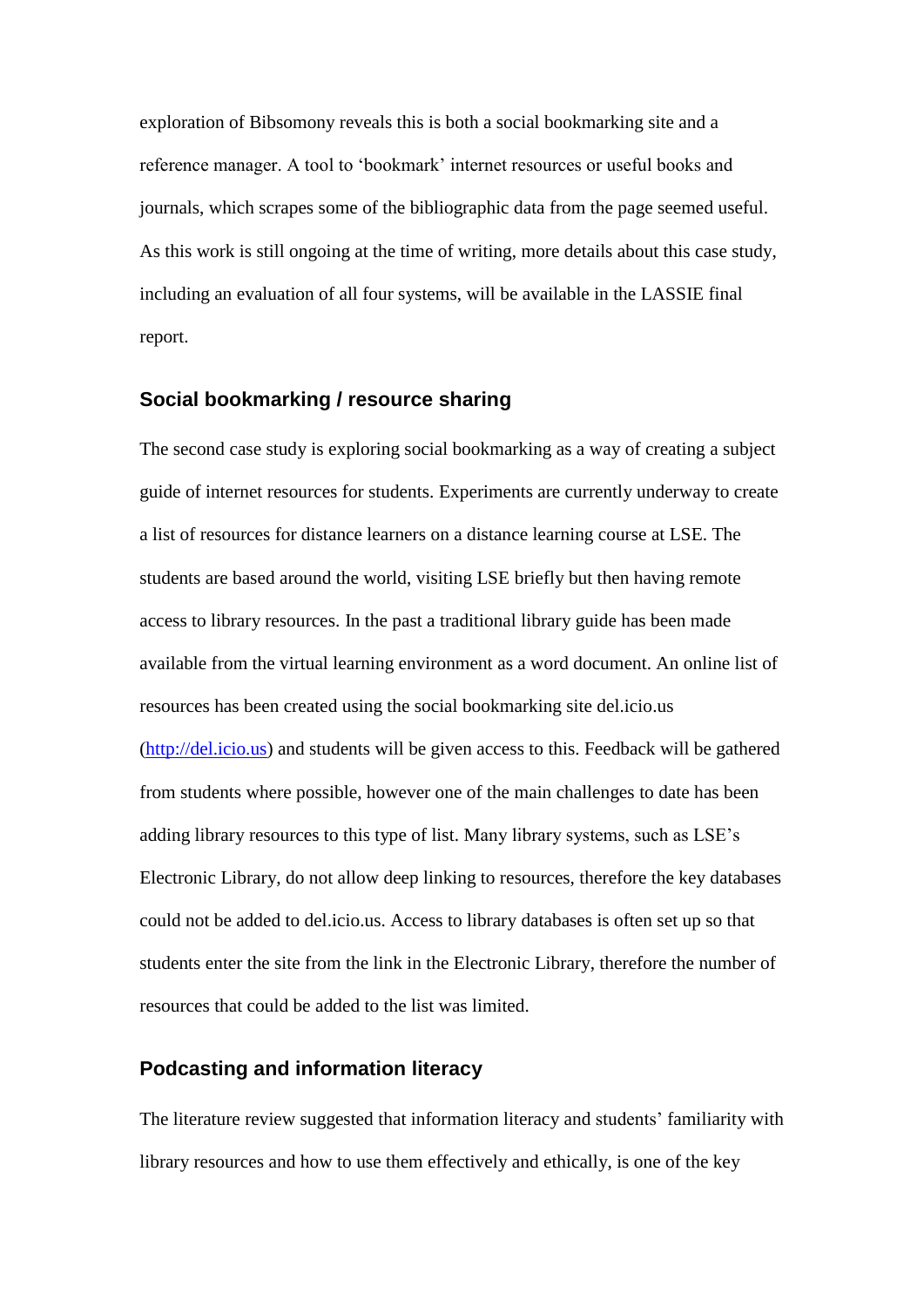challenges for those supporting distance learners. In the US, many libraries have developed online information literacy tutorials to address these problems. Social software through technologies such as podcasting, offers a new way of developing training materials. LSE Library teach classes to full-time students on a range of topics, however an experiment to create an online 'screencast' which included the powerpoint and audio, was developed as part of the LASSIE project. This has been made available to students from the library website. Feedback from students is currently being gathered through an online survey, to establish how this type of tutorial might compliment or, in the case of a distance learner, replace a face to face training session.

The citing and referencing podcast has attracted considerable interest from other libraries and is available at: [http://www.lse.ac.uk/library/insktr/citing\\_referencing.htm](http://www.lse.ac.uk/library/insktr/citing_referencing.htm)



Figure 2: The citing and referencing podcast produced at LSE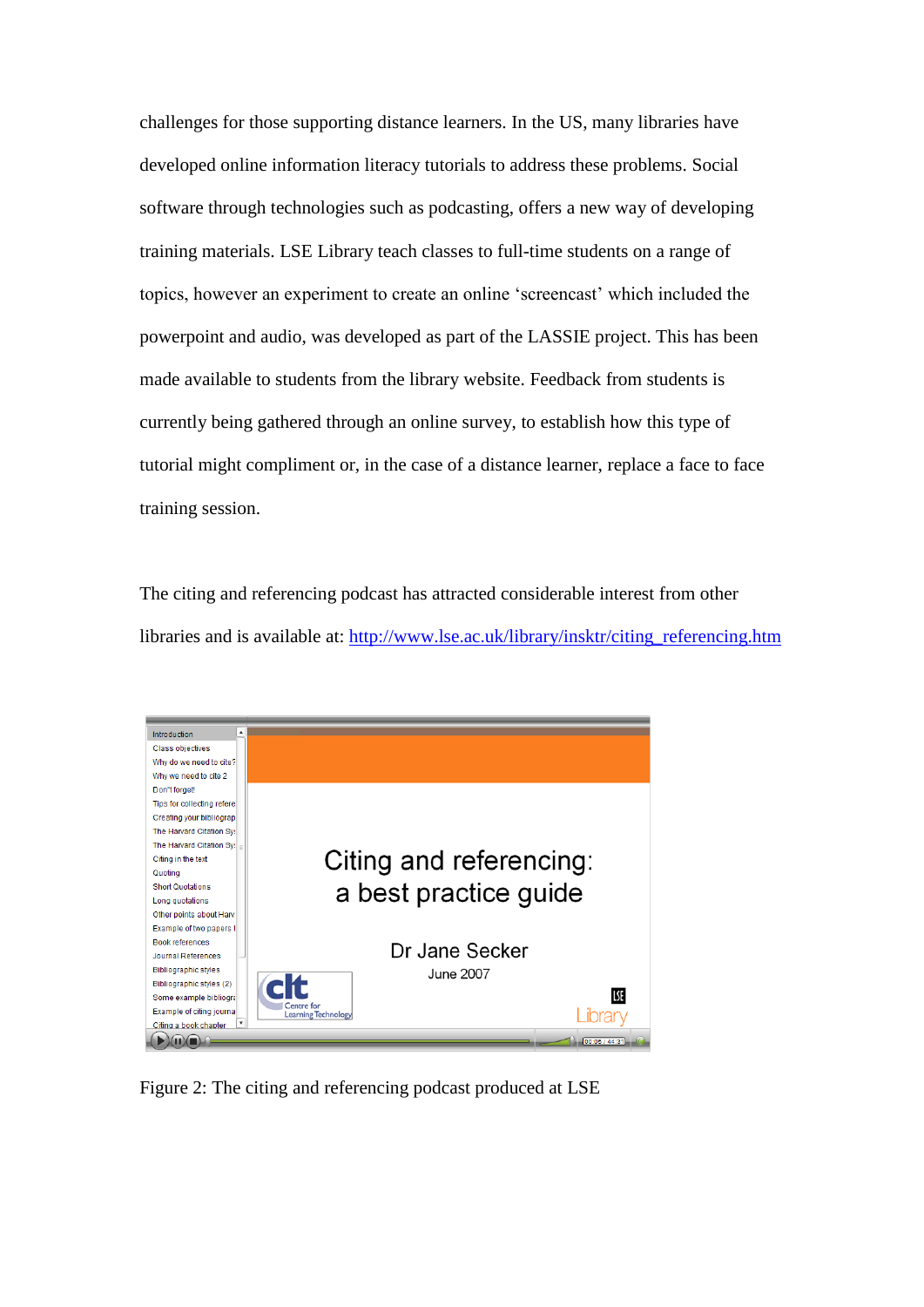#### **OTHER CASE STUDIES**

Two further case studies will be written up as part of the project, including a case study on blogs and blogging. This case study will document the use of a blog by LSE Archives, which was set up for a new exhibition. It will consider the advantages of blogging and the associated challenges and issues. It will also draw on the experiences of LASSIE in maintaining a blog, which was set up in March 2007. The blog is available at:<http://elearning.lse.ac.uk/blogs/socialsoftware/>

Good practice guidelines and recommendations about when to use blogging in the library community will be produced.

The final case study examines social networking, specifically Facebook and libraries. It will draw on the experiences of the project team using Facebook for professional networking and observations on how students use library related groups and applications. Again good practice guidelines will be produced on the use of Facebook within libraries. These five case studies alongside the literature review should provide valuable evidence for libraries considering social software initiatives.

#### **CONCLUSION**

The LASSIE project is not yet complete but the evidence to date is compelling; that social software has the potential to change the provision of library services. It also has the potential to draw in users, provide new ways of communicating with them and enhance our services. Our research suggests that libraries should continue to experiment with social software, even in a small way such as incorporating blogs or RSS feeds into their websites where appropriate. Some social software such as podcasting and resource sharing can also be used in information literacy initiatives.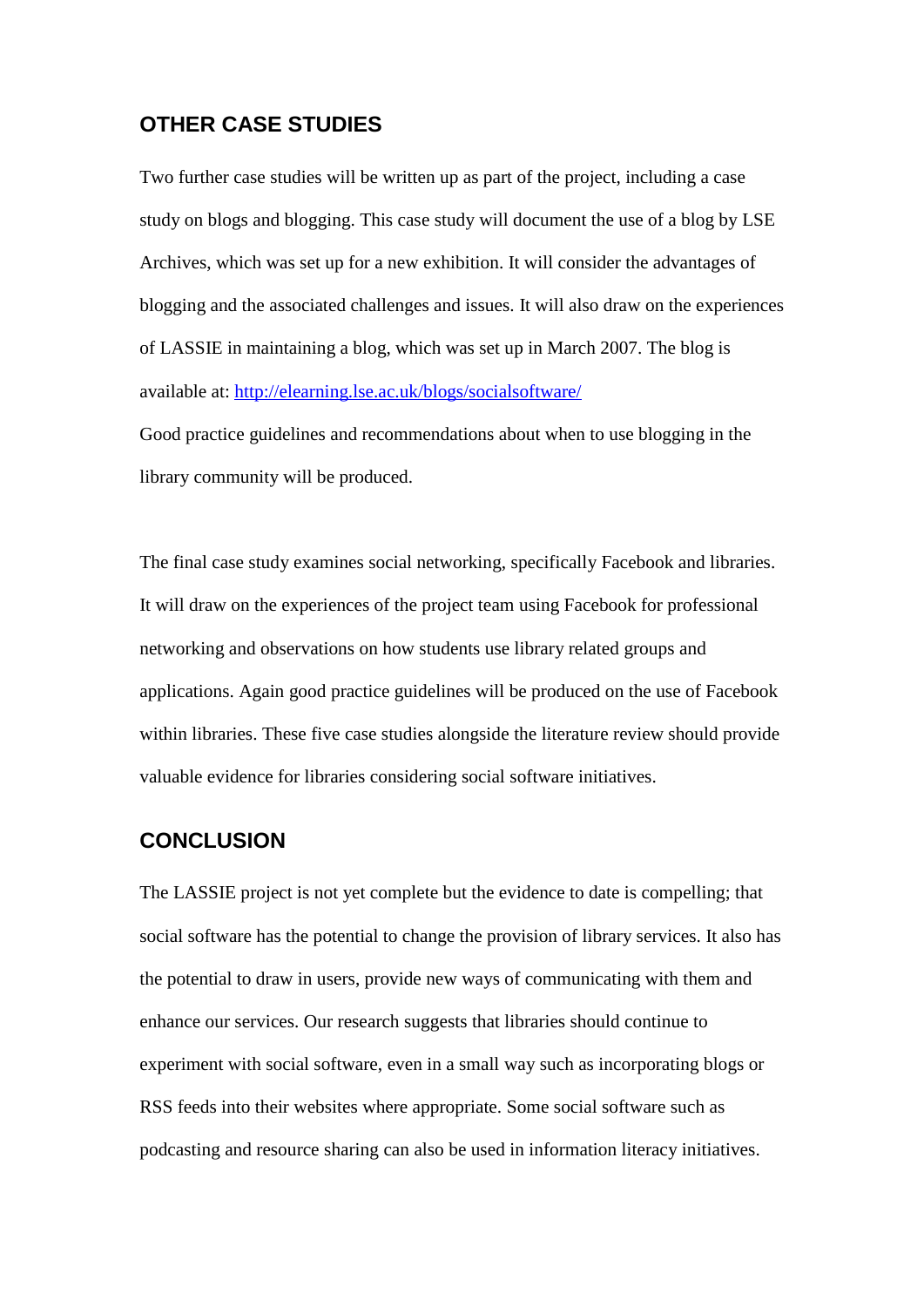The project final report will be available in December 2007, and it will include further evidence gathered from the case studies. We hope to make specific recommendations about the types of social software that are usefully employed by libraries; including those which provide valuable support for distance learners, and those that help all learners. One thing that is clear is that libraries and their services have always changed and evolved in response to technological developments. Social software may be regarded by some as a passing fad, but the tools are proving enormously popular and potentially change the way people communicate with each other and interact with information.

#### **REFERENCES**

BRADLEY, P. 2007. *How to User Web 2.0 in your Library.* Facet Publishing: London

CASEY, M. 2006. Library 2.0: Service for the Next-Generation Library - *Library Journal*, 1 September 2006. Available at:

<http://www.libraryjournal.com/article/CA6365200.html> (Last Accessed: 17th October 2007)

CASEY, M.E. and SAVASTINUK L. C. 2007. *Library 2.0: A Guide to Participatory Library Service*. Information Today, Inc.: Newark, New Jersey.

CRAWFORD, W. 2006. Library 2.0 and "Library 2.0". *Cites & Insights* 6, Number 2: Midwinter 2006. Available at:<http://citesandinsights.info/v6i2a.htm> (Last Accessed: 17th October 2007)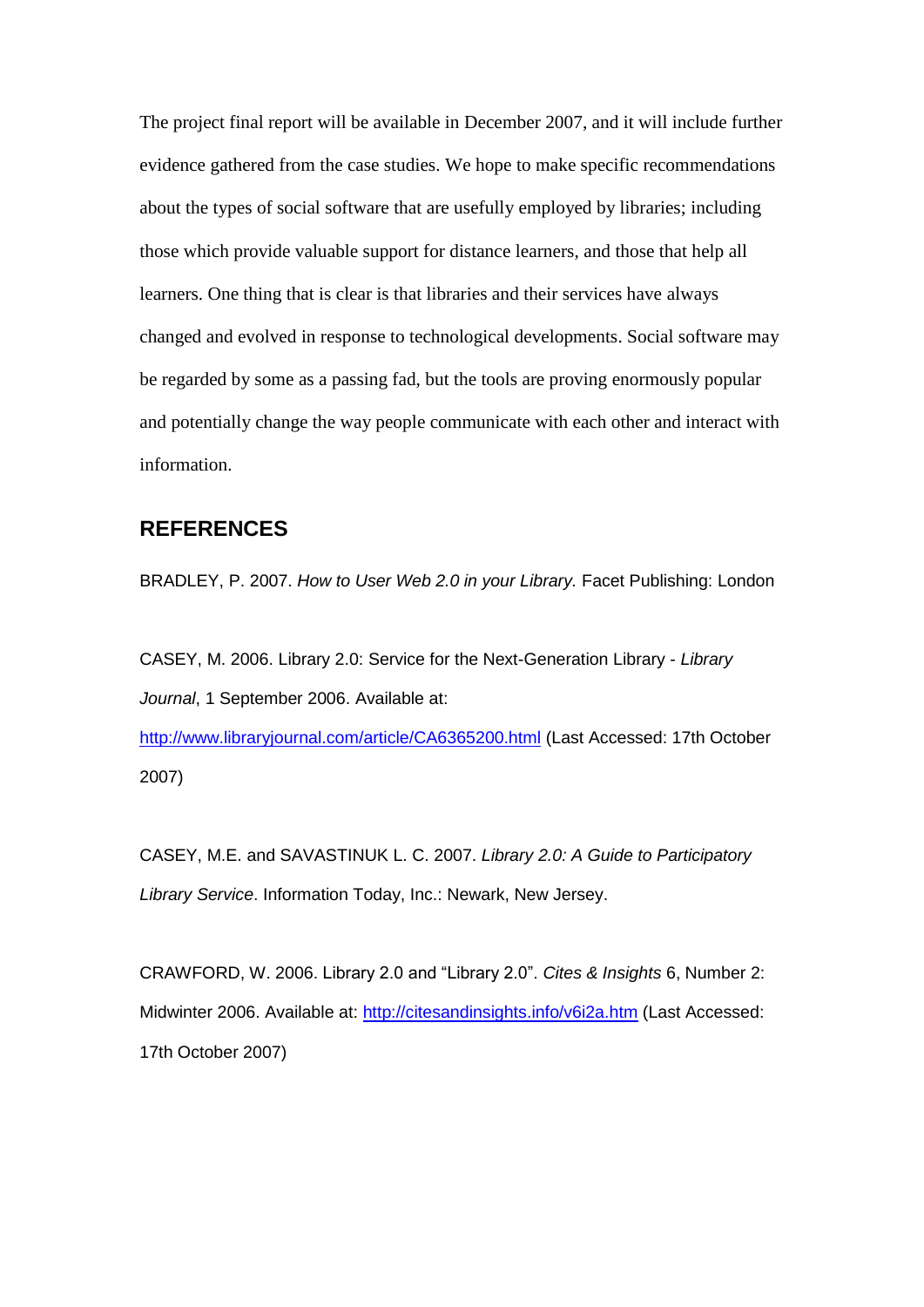FARKAS, M. 2007. *Social Software in Libraries: Building Collaboration, Communication, and Community Online.* Information Today Inc: Newark, New Jersey.

GILSTER, P. 2007. Chapter 4: Digital fusion: defining the intersection of content and communications (pp.42-50) in Martin & Madigan (2007).

HABIB, M. 2006. Toward Academic Library 2.0: Development and Application of a Library 2.0 Methodology. Unpublished Masters Dissertation. School of Information and Library Science of the University of North Carolina at Chapel Hill. Available at: <http://etd.ils.unc.edu/dspace/bitstream/1901/356/1/michaelhabib.pdf> (Last Accessed: 17th October 2007)

KIRRIEMUIR, J. 2007. A "snapshot" of UK HE and FE developments in Second Life. Eduserv Foundation. Available online at:

<http://www.eduserv.org.uk/foundation/sl/uksnapshot072007> (Last Accessed: 17th October 2007)

MARTIN, A. and MADIGAN, D. (Eds.) 2007. *Digital Literacies for Learning*. Facet Publishing: London

MILLER, P. 2005. Web 2.0: Building the New Library. *Ariadne* (45) 30 Oct 2005 Available at:<http://www.ariadne.ac.uk/issue45/miller/intro.html>

O'CONNELL, J. 2007. *Hey Jude Blog.* Available at: <http://heyjude.wordpress.com/> (Last Accessed: 1<sup>st</sup> October 2007)